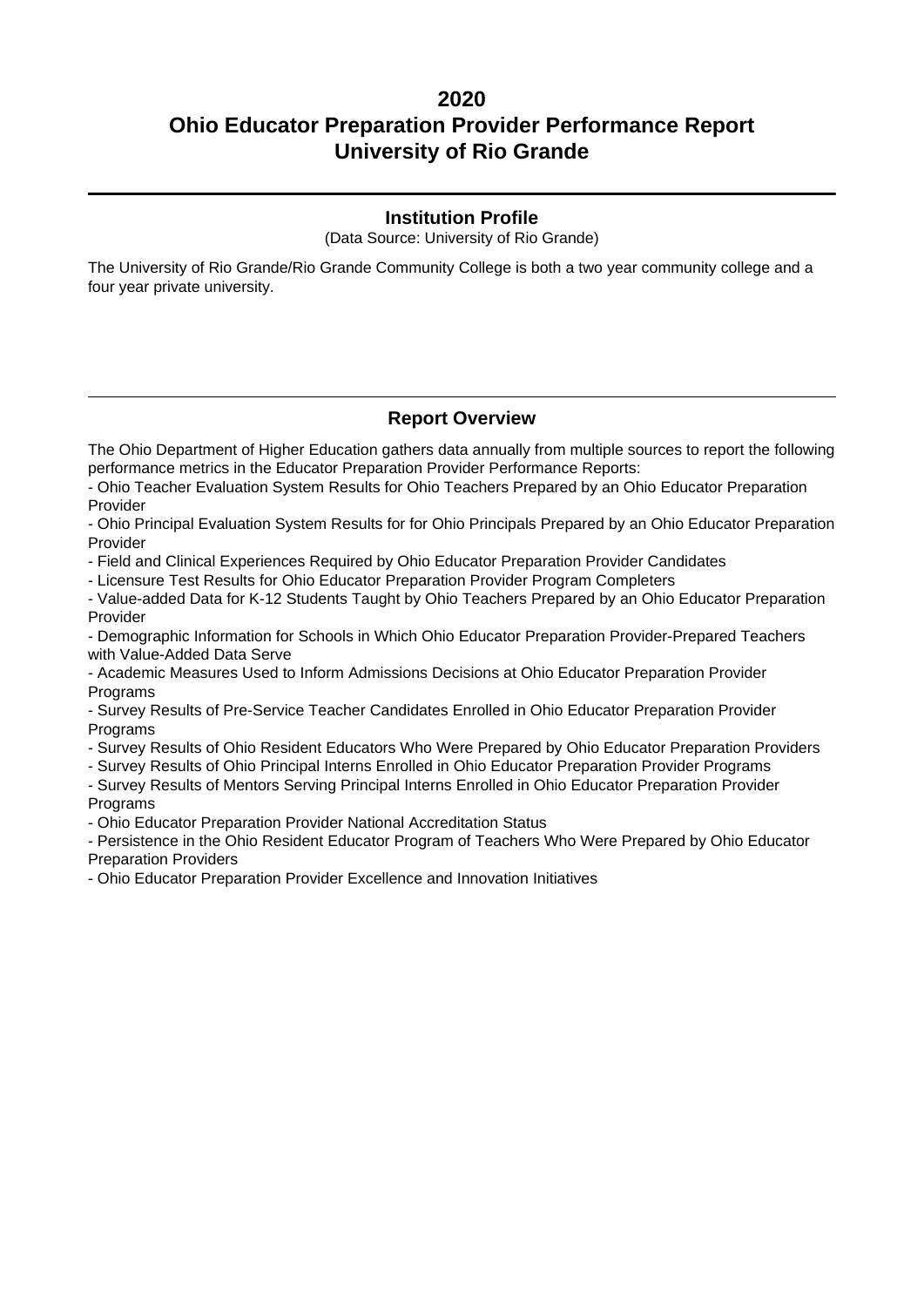### **Ohio Teacher Evaluation System (OTES) Results for Ohio Teachers Prepared by an Ohio Educator Preparation Provider at University of Rio Grande**

Reporting Period from Sept 1, 2019 to Aug 31, 2020 (Data Source: Ohio Department of Education)

### **Description of Data:**

Ohio's ordered school-building closure and subsequent emergency legislation addressing the coronavirus pandemic-related issues (House Bill 197 of the 133rd General Assembly) had substantial impacts on state testing during the 2019-2020 school year. As a result, the OTES/OPES and Value-Added sections of this report will include limited or no data.

Ohio's system for evaluating teachers (Ohio's Teacher Evaluation System) provides educators with a detailed view of their performance, with a focus on specific strengths and opportunities for improvement. The system is research-based and designed to be transparent, fair, and adaptable to the specific contexts of Ohio's school districts. Furthermore, it builds on what educators know about the importance of ongoing assessment and feedback as a powerful vehicle to support improved practice. Teacher performance and student academic growth are the two key components of Ohio's evaluation system.

An apparent dip in evaluations for the most recent "Initial License Effective Year" cohort comes from the perception that any given year's evaluation results are actually a chronological view of evaluations. Rather, it's a view of the evaluations from that school year, showing four different cohorts of licensed educators. The most recently licensed cohort will eventually have more evaluation results in its second year as more educators find employment as teachers or principals.

Limitations of the Ohio Teacher Evaluation System (OTES) Data:

1. The information in the report is for those individuals receiving their licenses with effective years of 2016, 2017, 2018, and 2019.

2. The teacher evaluation data in this report are provided by the Ohio Department of Education.

3. Due to ORC 3333.041(B), annual results must be masked for institutions with fewer than 10 completers with OTES data.

| <b>Associated Teacher Evaluation Classifications</b> |                 |                 |                 |                 |  |  |  |
|------------------------------------------------------|-----------------|-----------------|-----------------|-----------------|--|--|--|
| <b>Initial Licensure</b><br><b>Effective Year</b>    | # Accomplished  | # Skilled       | # Developing    | # Ineffective   |  |  |  |
| 2016                                                 | N <sub>10</sub> | N <sub>10</sub> | N <sub>10</sub> | N <sub>10</sub> |  |  |  |
| 2017                                                 | N <sub>10</sub> | N <sub>10</sub> | N <sub>10</sub> | N <sub>10</sub> |  |  |  |
| 2018                                                 | N <sub>10</sub> | N <sub>10</sub> | N <sub>10</sub> | N <sub>10</sub> |  |  |  |
| 2019                                                 | N <sub>10</sub> | N <sub>10</sub> | N <sub>10</sub> | N <sub>10</sub> |  |  |  |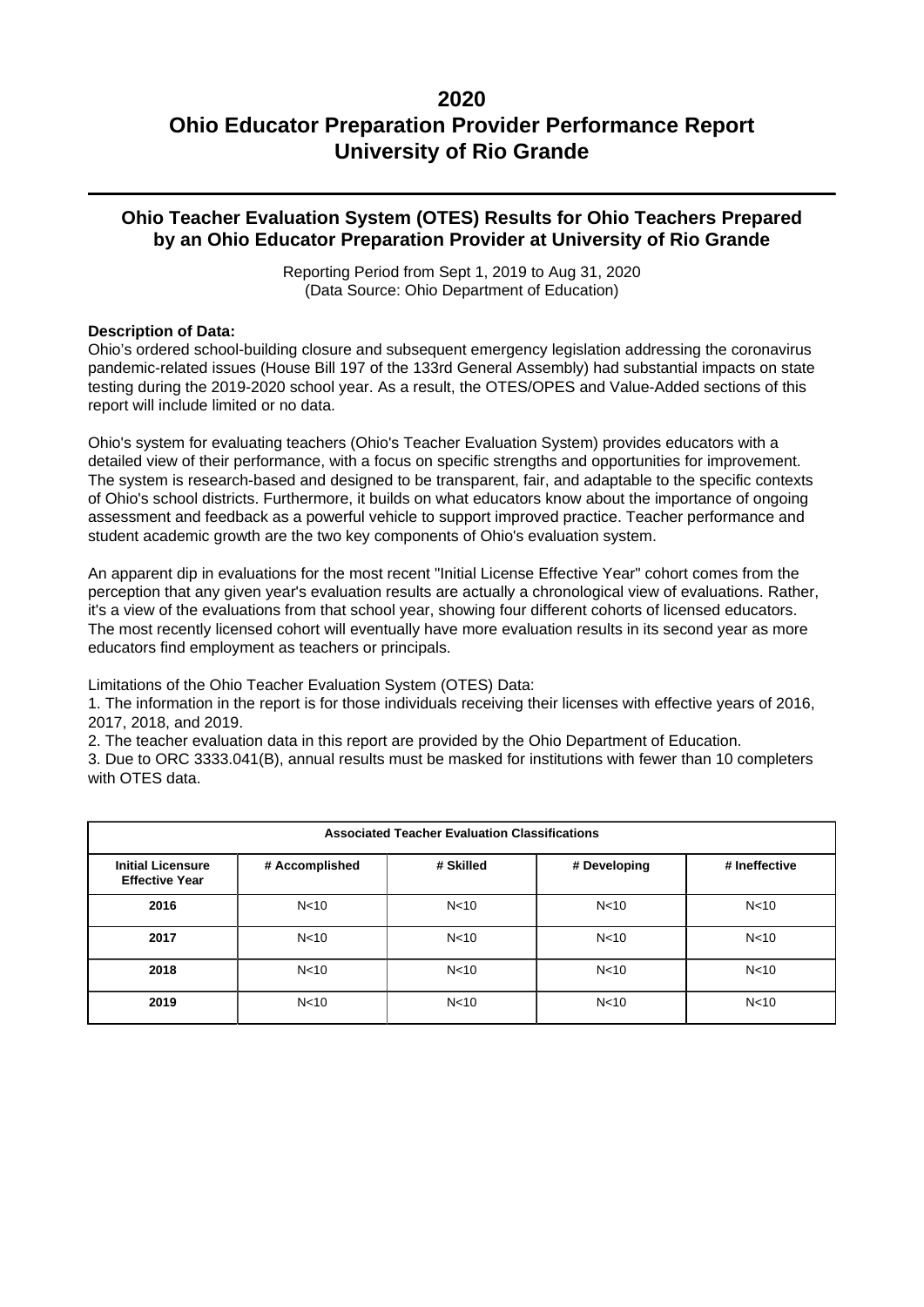### **Ohio Principal Evaluation System (OPES) Results for Individuals Completing Principal Preparation Programs at University of Rio Grande**

Reporting Period from Sept 1, 2019 to Aug 31, 2020 (Data Source: Ohio Department of Education)

### **Description of Data:**

Ohio's ordered school-building closure and subsequent emergency legislation addressing the coronavirus pandemic-related issues (House Bill 197 of the 133rd General Assembly) had substantial impacts on state testing during the 2019-2020 school year. As a result, the OTES/OPES and Value-Added sections of this report will include limited or no data.

Ohio's system for evaluating principals (Ohio's Principal Evaluation System) provides building leaders with a detailed view of their performance, with a focus on specific strengths and opportunities for improvement.

The Ohio Principal Evaluation System (OPES) data reported here are limited in that the information in the report is for those individuals receiving their licenses with effective years of 2016, 2017, 2018, and 2019.

An apparent dip in evaluations for the most recent "Initial License Effective Year" cohort comes from the perception that any given year's evaluation results are actually a chronological view of evaluations. Rather, it's a view of the evaluations from that school year, showing four different cohorts of licensed educators. The most recently licensed cohort will eventually have more evaluation results in its second year as more educators find employment as teachers or principals.

| <b>Associated Principal Evaluation Classifications</b>                                                            |                 |                 |                 |                 |  |  |
|-------------------------------------------------------------------------------------------------------------------|-----------------|-----------------|-----------------|-----------------|--|--|
| <b>Initial Licensure</b><br># Skilled<br># Accomplished<br># Developing<br># Ineffective<br><b>Effective Year</b> |                 |                 |                 |                 |  |  |
| 2016                                                                                                              | N <sub>10</sub> | N <sub>10</sub> | N <sub>10</sub> | N <sub>10</sub> |  |  |
| 2019                                                                                                              | N <sub>10</sub> | N <sub>10</sub> | N <sub>10</sub> | N <sub>10</sub> |  |  |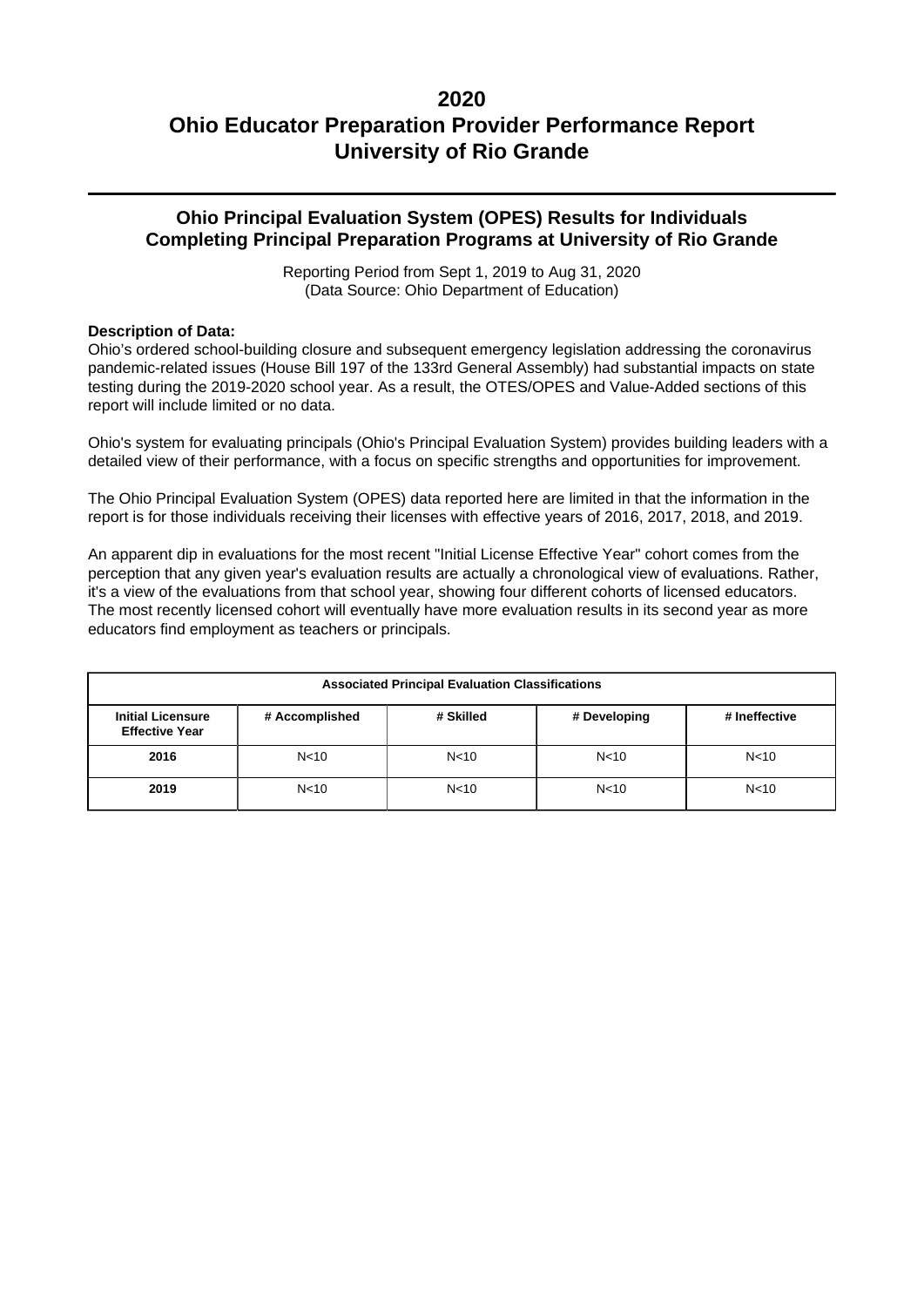### **Field and Clinical Experiences for Candidates at University of Rio Grande**

Reporting Period from Sept 1, 2019 to Aug 31, 2020 (Data Source: University of Rio Grande)

#### **Description of Data:**

Ohio requires that educator candidates complete field and clinical experiences in school settings as part of their preparation. These experiences include early and ongoing field-based opportunities and the culminating pre-service clinical experience commonly referred to as "student teaching." The specific requirements beyond the requisite statewide minimums for these placements vary by institution and by program. The information below is calculated based on data reported by Ohio Educator Preparation Providers.

| <b>Teacher Preparation Programs</b>                                                                                 |                     |  |  |  |  |
|---------------------------------------------------------------------------------------------------------------------|---------------------|--|--|--|--|
| <b>Field/Clinical Experience Element</b>                                                                            | <b>Requirements</b> |  |  |  |  |
| Require edTPA National Scoring from candidates in teacher preparation programs at the<br>institution                | N                   |  |  |  |  |
| Minimum number of field/clinical hours required of candidates in teacher preparation programs<br>at the institution | 180                 |  |  |  |  |
| Maximum number of field/clinical hours required of candidates in teacher preparation<br>programs at the institution | 180                 |  |  |  |  |
| Average number of weeks required to teach full-time within the student teaching experience at<br>the institution    | 12                  |  |  |  |  |
| Percentage of teacher candidates who satisfactorily completed student teaching                                      | 100%                |  |  |  |  |

| <b>Principal Preparation Programs</b>                                               |                     |  |  |  |
|-------------------------------------------------------------------------------------|---------------------|--|--|--|
| <b>Field/Clinical Experience Element</b>                                            | <b>Requirements</b> |  |  |  |
| Total number of field/clinical weeks required of principal candidates in internship | 30                  |  |  |  |
| Number of candidates who started internship                                         | 0                   |  |  |  |
| Number of candidates who completed internship                                       | 0                   |  |  |  |
| Percentage of principal candidates who satisfactorily completed internship          | N/A                 |  |  |  |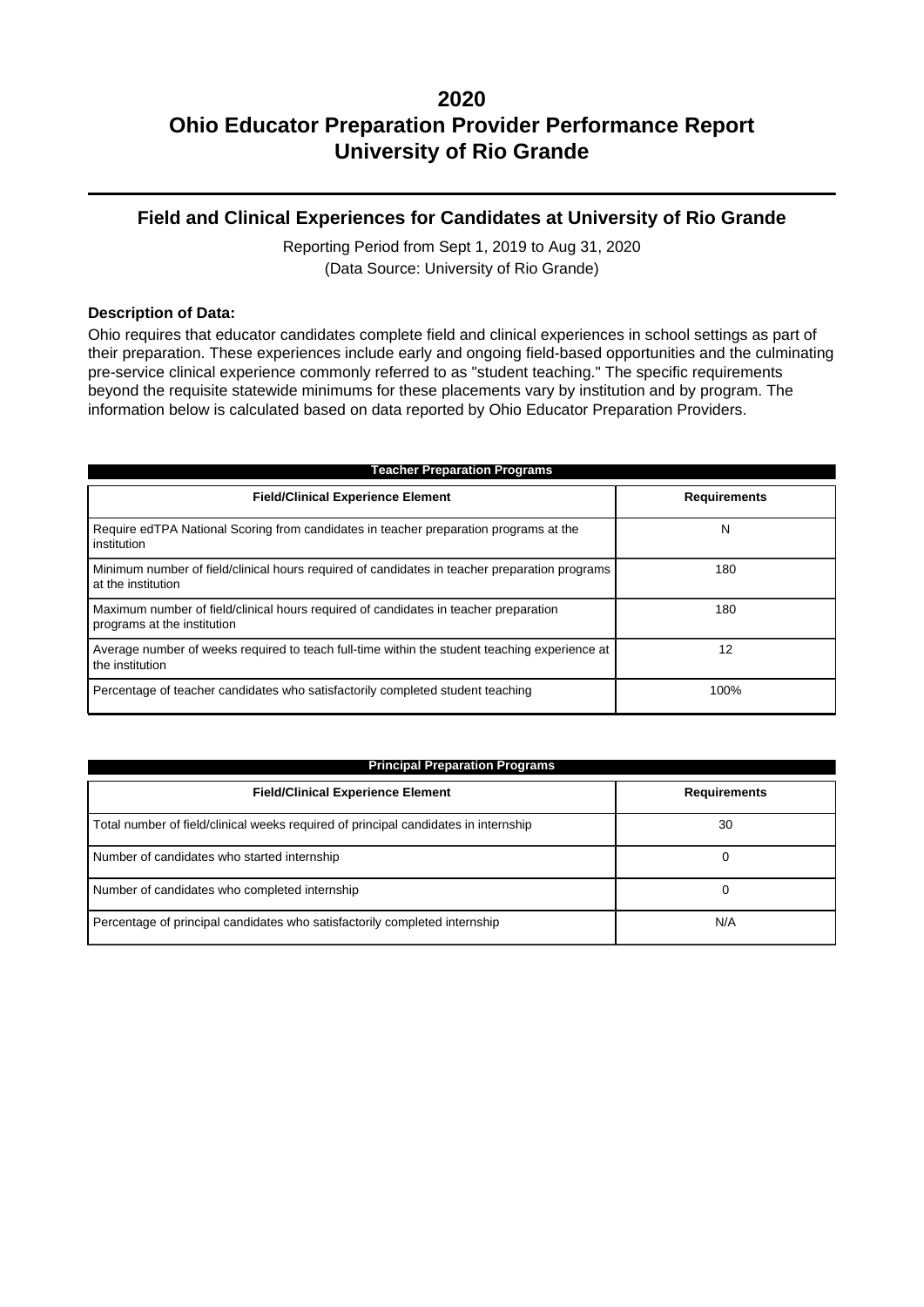### **Ohio Educator Licensure Examination Pass Rates at University of Rio Grande**

Reporting Period from Sept 1, 2018 to Aug 31, 2019 (Data Source: USDOE Title II Report)

#### **Description of Data:**

Ohio educator licensure requirements include passage of all requisite licensure examinations at the state determined cut score. The reported results reflect Title II data, and therefore represent pass rate data solely for initial licenses. Further, because the data are gathered from the Title II reports, there is a one-year lag in accessing the data. Teacher licensure pass rate data are the only reported metric for which the data do not reflect the reporting year 2019-2020.

As of 2013, the Ohio Assessments for Educators replaced the Praxis subject assessments for initial licensure. Some Praxis II assessments are still being reported because recent program completers took those tests in or before 2013.

| <b>Teacher Licensure Tests</b>               |     |  |  |  |  |
|----------------------------------------------|-----|--|--|--|--|
| <b>Summary Rating: AT RISK</b>               |     |  |  |  |  |
| <b>Completers Tested</b><br><b>Pass Rate</b> |     |  |  |  |  |
| 29                                           | 66% |  |  |  |  |

### **Ohio Principal Licensure Examination Pass Rates at University of Rio Grande**

Reporting Period from Sept 1, 2019 to Aug 31, 2020 (Data Source: University of Rio Grande)

#### **Description of Data:**

Ohio requires that principal candidates pass the requisite state examination to be recommended for licensure. The 2019-2020 program completer pass rates are reported by each Ohio educator preparation provider.

| <b>Principal Licensure Tests</b>             |     |  |  |  |
|----------------------------------------------|-----|--|--|--|
| <b>Pass Rate</b><br><b>Completers Tested</b> |     |  |  |  |
| N <sub>10</sub>                              | N/A |  |  |  |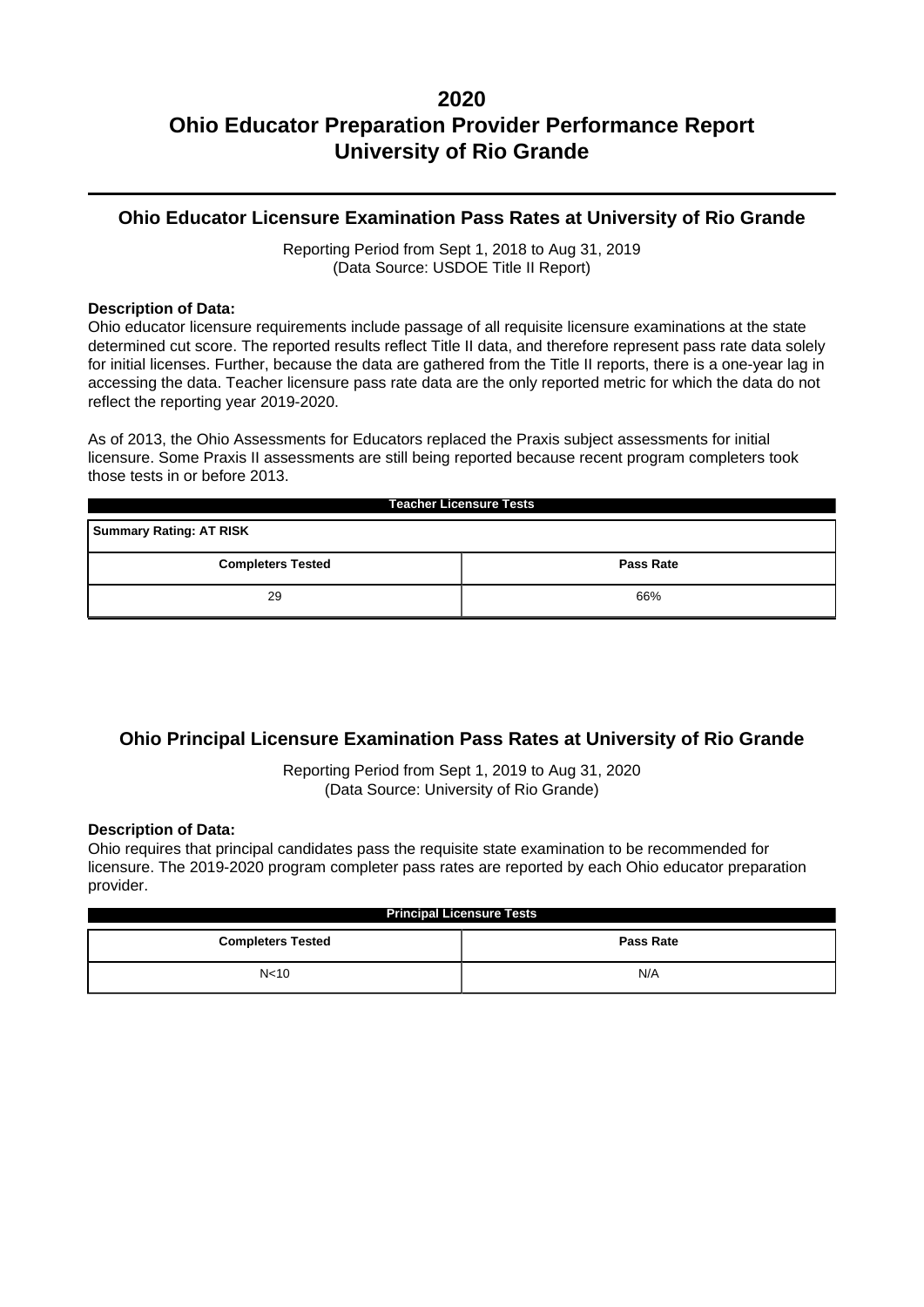### **Value-Added Data for Students Taught by Teachers Prepared by Ohio Educator Preparation Providers at University of Rio Grande**

Reporting Period from Sept 1, 2019 to Aug 31, 2020

### **Description of Data:**

Ohio's ordered school-building closure and subsequent emergency legislation addressing the coronavirus pandemic-related issues (House Bill 197 of the 133rd General Assembly) had substantial impacts on state testing during the 2019-2020 school year. As a result, the OTES/OPES and Value-Added sections of this report will include limited or no data.

Ohio's value-added data system provides information on student academic gains. As a vital component of Ohio's accountability system, districts and educators have access to an extensive array of diagnostic data through the Education Value-Added Assessment System (EVAAS). Schools can demonstrate through valueadded data that many of their students are achieving significant progress. Student growth measures also provide students and parents with evidence of the impact of their efforts. Educators and schools further use value-added data to inform instructional practices.

Limitations of the Value-Added Data:

1. The information in the report is for those individuals receiving their licenses with effective years of 2016, 2017, 2018, and 2019.

2. The value-added data in this report are those reported by Ohio's Education Value-Added Assessment System (EVAAS) based on Elementary and Middle School Tests (Grades 4-8) and End-of-Course Tests for high school credit.

3. For Educator Preparation Providers with fewer than 10 linked teachers or principals with value-added data, only the number (N) is reported.

|                         | <b>Initial Licensure Effective</b>           |                       |                      | <b>Associated Value-Added Classifications</b> |                        |                        |
|-------------------------|----------------------------------------------|-----------------------|----------------------|-----------------------------------------------|------------------------|------------------------|
|                         | Years 2016, 2017, 2018, 2019                 |                       |                      |                                               |                        |                        |
| Employed<br>as Teachers | Teachers<br>with Value-<br><b>Added Data</b> | <b>Most Effective</b> | <b>Above Average</b> | Average                                       | Approaching<br>Average | <b>Least Effective</b> |
| N/A                     | N/A                                          | N/A                   | N/A                  | N/A                                           | N/A                    | N/A                    |
|                         |                                              | N/A                   | N/A                  | N/A                                           | N/A                    | N/A                    |

#### **Value-Added Data for University of Rio Grande-Prepared Teachers**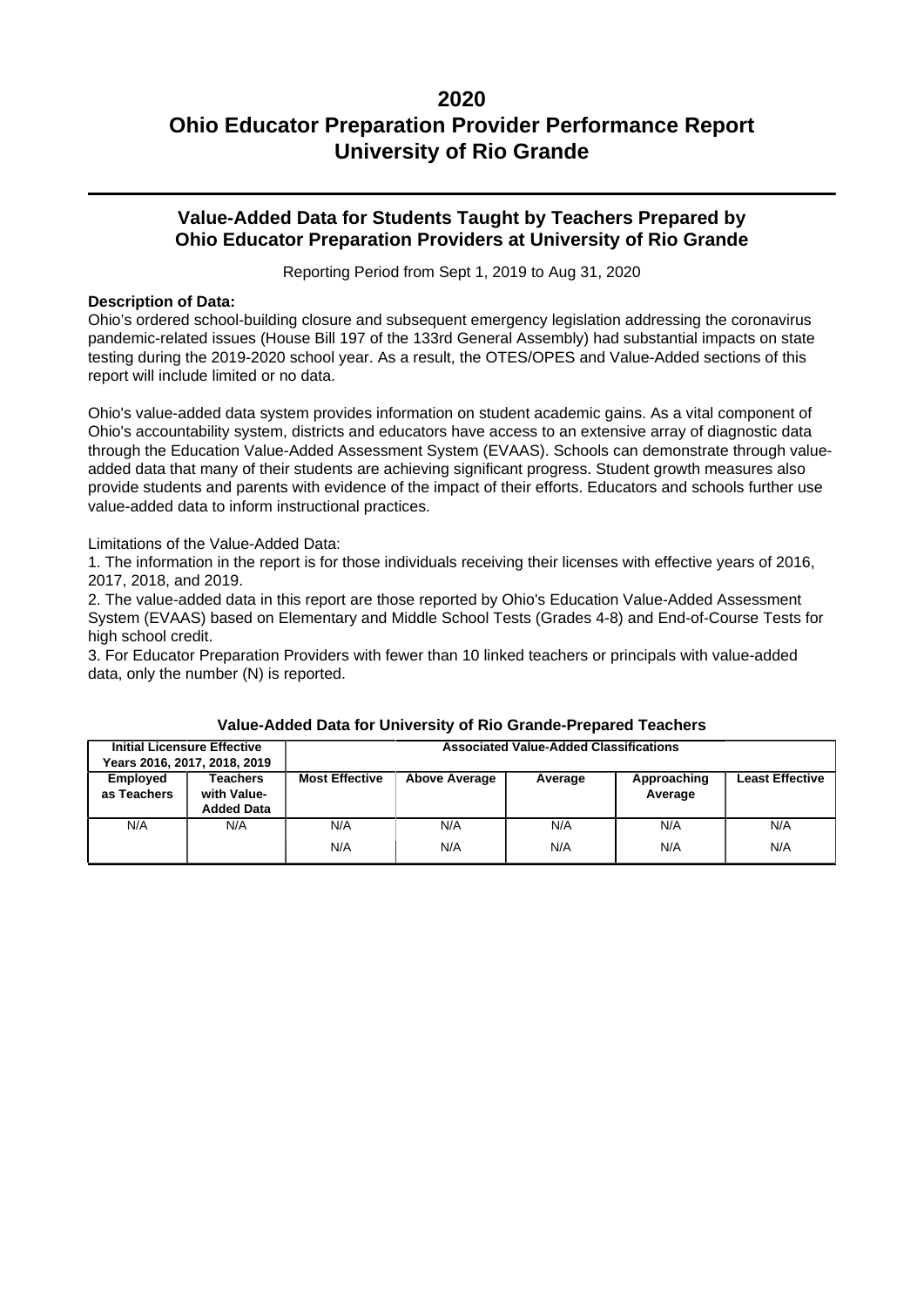### **Demographic Information for Schools where University of Rio Grande-Prepared Teachers with Value-Added Data Serve Teachers Serving by School Level**

| <b>Elementary School</b> | <b>Middle School</b> | <b>Junior High School</b> | <b>High School</b> | <b>No School Level</b> |
|--------------------------|----------------------|---------------------------|--------------------|------------------------|
| N/A                      | N/A                  | N/A                       | N/A                | N/A                    |
| N/A                      | N/A                  | N/A                       | N/A                | N/A                    |

| <b>Teachers Serving by School Type</b> |                      |                    |                                      |             |                |  |
|----------------------------------------|----------------------|--------------------|--------------------------------------|-------------|----------------|--|
| Community<br><b>School</b>             | <b>Public School</b> | <b>STEM School</b> | Educational<br><b>Service Center</b> | Career-Tech | No School Type |  |
| N/A                                    | N/A                  | N/A                | N/A                                  | N/A         | N/A            |  |
| N/A                                    | N/A                  | N/A                | N/A                                  | N/A         | N/A            |  |

| Teachers Serving by Overall Letter Grade of Building Value-Added |     |     |     |     |           |  |
|------------------------------------------------------------------|-----|-----|-----|-----|-----------|--|
| A                                                                | в   |     |     |     | <b>NR</b> |  |
| N/A                                                              | N/A | N/A | N/A | N/A | N/A       |  |
| N/A                                                              | N/A | N/A | N/A | N/A | N/A       |  |

| <b>Teachers Serving by Minority Enrollment by Quartiles</b> |                             |                            |                     |                             |  |  |
|-------------------------------------------------------------|-----------------------------|----------------------------|---------------------|-----------------------------|--|--|
| <b>High Minority</b>                                        | <b>Medium-High Minority</b> | <b>Medium-Low Minority</b> | <b>Low Minority</b> | <b>No Minority Quartile</b> |  |  |
| N/A                                                         | N/A                         | N/A                        | N/A                 | N/A                         |  |  |
| N/A                                                         | N/A                         | N/A                        | N/A                 | N/A                         |  |  |

| <b>Teachers Serving by Poverty Level by Quartiles</b> |                            |                           |                    |                            |  |  |
|-------------------------------------------------------|----------------------------|---------------------------|--------------------|----------------------------|--|--|
| <b>High Poverty</b>                                   | <b>Medium-High Poverty</b> | <b>Medium-Low Poverty</b> | <b>Low Poverty</b> | <b>No Poverty Quartile</b> |  |  |
| N/A                                                   | N/A                        | N/A                       | N/A                | N/A                        |  |  |
| N/A                                                   | <b>NA</b>                  | N/A                       | N/A                | N/A                        |  |  |

**\* Due to the preliminary nature of the data and staffing at ESC/district level, certain demographic variables have not been reported for some schools.**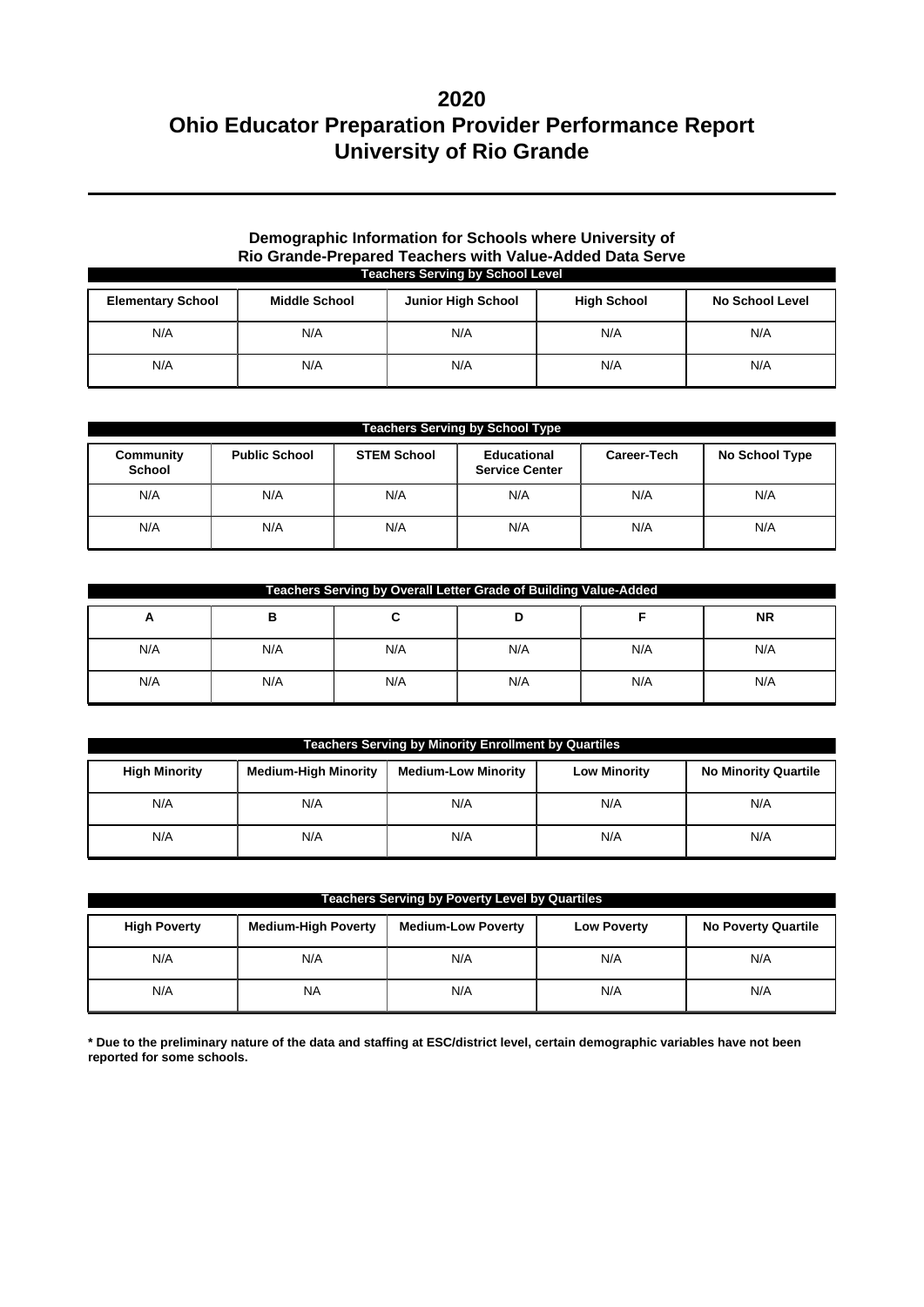### **Value-Added Data for University of Rio Grande-Prepared Principals**

|                                         | <b>Initial Licensure Effective</b><br>Years 2016, 2017, 2018, 2019 |            |            | Principals Serving by Letter Grade of Overall Building Value-Added |            |            |
|-----------------------------------------|--------------------------------------------------------------------|------------|------------|--------------------------------------------------------------------|------------|------------|
| <b>Employed as</b><br><b>Principals</b> | <b>Principals</b><br>with Value-<br><b>Added Data</b>              |            |            |                                                                    |            |            |
| N <sub>10</sub>                         | N/A                                                                | N/A<br>N/A | N/A<br>N/A | N/A<br>N/A                                                         | N/A<br>N/A | N/A<br>N/A |

### **Demographic Information for Schools where University of Rio Grande-Prepared Principals with Value-Added Data Serve**

| <b>Principals Serving by School Level</b> |                      |                           |                    |                        |  |  |  |  |
|-------------------------------------------|----------------------|---------------------------|--------------------|------------------------|--|--|--|--|
| <b>Elementary School</b>                  | <b>Middle School</b> | <b>Junior High School</b> | <b>High School</b> | <b>No School Level</b> |  |  |  |  |
| N/A                                       | N/A                  | N/A                       | N/A                | N/A                    |  |  |  |  |
| N/A                                       | N/A                  | N/A                       | N/A                | N/A                    |  |  |  |  |

| <b>Principals Serving by School Type</b> |                      |                    |                                      |             |                |  |  |  |
|------------------------------------------|----------------------|--------------------|--------------------------------------|-------------|----------------|--|--|--|
| Community<br><b>School</b>               | <b>Public School</b> | <b>STEM School</b> | Educational<br><b>Service Center</b> | Career-Tech | No School Type |  |  |  |
| N/A                                      | N/A                  | N/A                | N/A                                  | N/A         | N/A            |  |  |  |
| N/A                                      | N/A                  | N/A                | N/A                                  | N/A         | N/A            |  |  |  |

| Principals Serving by Overall Letter Grade of School |     |     |     |     |     |  |  |  |
|------------------------------------------------------|-----|-----|-----|-----|-----|--|--|--|
| <b>NR</b><br>в<br>D<br>A<br>∼                        |     |     |     |     |     |  |  |  |
| N/A                                                  | N/A | N/A | N/A | N/A | N/A |  |  |  |
| N/A                                                  | N/A | N/A | N/A | N/A | N/A |  |  |  |

| <b>Principals Serving by Minority Enrollment by Quartiles</b> |                             |                            |                     |                             |  |  |  |
|---------------------------------------------------------------|-----------------------------|----------------------------|---------------------|-----------------------------|--|--|--|
| <b>High Minority</b>                                          | <b>Medium-High Minority</b> | <b>Medium-Low Minority</b> | <b>Low Minority</b> | <b>No Minority Quartile</b> |  |  |  |
| N/A                                                           | N/A                         | N/A                        | N/A                 | N/A                         |  |  |  |
| N/A                                                           | N/A                         | N/A                        | N/A                 | N/A                         |  |  |  |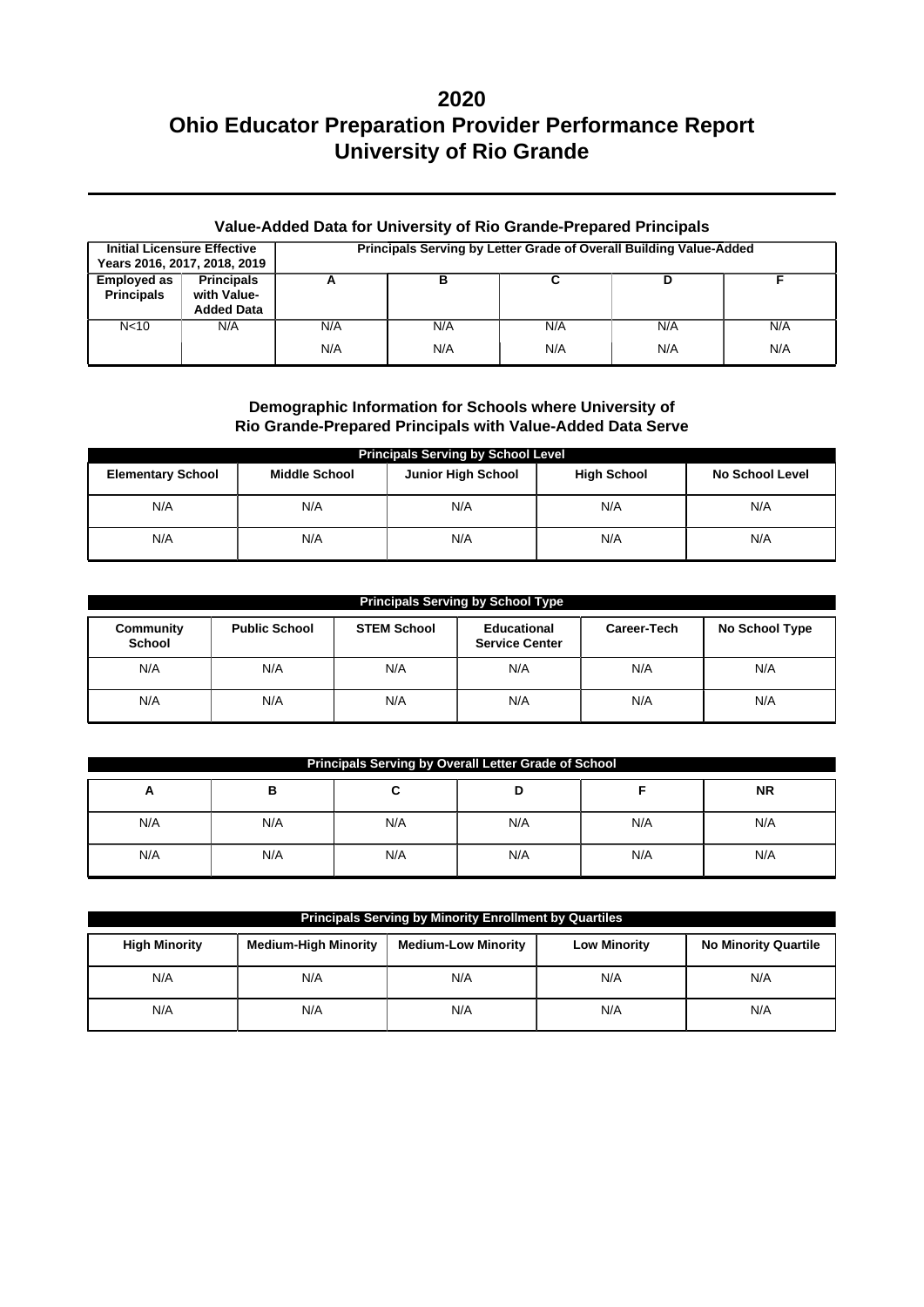| <b>Principals Serving by Poverty Level by Quartiles</b> |                            |                           |                    |                            |  |  |  |
|---------------------------------------------------------|----------------------------|---------------------------|--------------------|----------------------------|--|--|--|
| <b>High Poverty</b>                                     | <b>Medium-High Poverty</b> | <b>Medium-Low Poverty</b> | <b>Low Poverty</b> | <b>No Poverty Quartile</b> |  |  |  |
| N/A                                                     | N/A                        | N/A                       | N/A                | N/A                        |  |  |  |
| N/A                                                     | N/A                        | N/A                       | N/A                | N/A                        |  |  |  |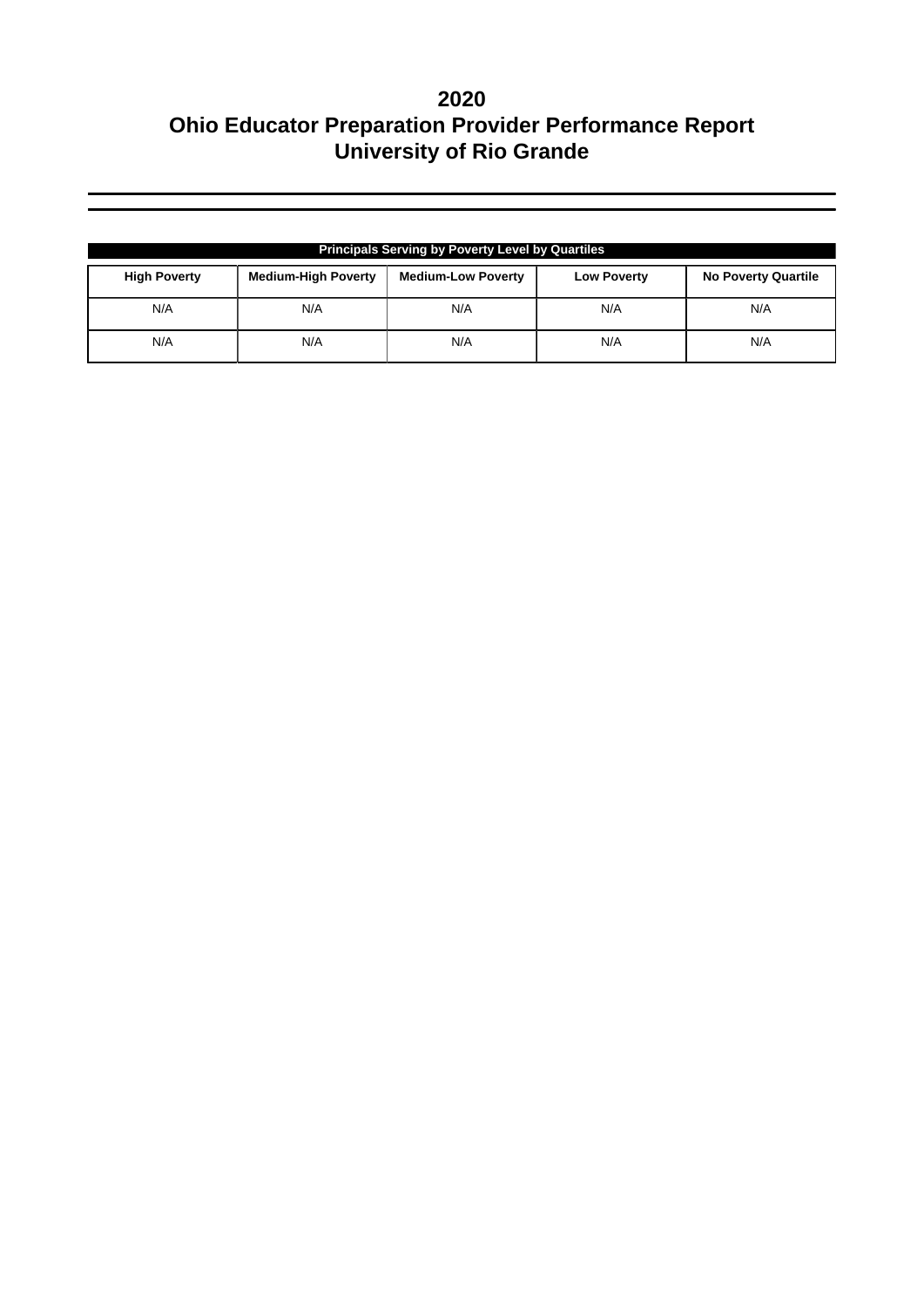### **University of Rio Grande Candidate Academic Measures**

(Data Source:University of Rio Grande) Reporting Period from Sept 1, 2019 to Aug 31, 2020

### **Undergraduate Admission Requirements**

In addition to the above requirements students must have a clear and current BCI and TB, have completed 27 hours coursework (2.5 GPA required) and obtained a 3.0 GPA in the following subjects: Speech, Comp I and Comp II.

#### **Description of Data:**

The data in this section are the average scores of candidates on academic measures reported by the provider. If a measure is not applicable to a level of delivery (undergraduate, post-baccalaureate, graduate) the table reflects "N/A." In the "Dispositional Assessments and Other Measures" portion, if the provider did not indicate using a measure, OR if the institution does not offer a program at the designated level of delivery, the table reflects "N."

Candidates Admitted is the number admitted (for fall or spring) during the academic year.

Candidates Enrolled is the total number of candidates admitted and enrolled (including program completers) during the academic year.

Candidates Completing is the number meeting all the requirements of a state-approved teacher preparation program during the academic year.

|                          |              |                 | <b>Candidates Admitted</b> | <b>Candidates Enrolled</b> |              | <b>Candidates Completing</b> |              |
|--------------------------|--------------|-----------------|----------------------------|----------------------------|--------------|------------------------------|--------------|
|                          |              |                 |                            |                            |              |                              |              |
| Academic                 | Required     | <b>Number</b>   | Average                    | <b>Number</b>              | Average      | <b>Number</b>                | Average      |
| <b>Measure</b>           | <b>Score</b> | <b>Admitted</b> | <b>Score</b>               | <b>Enrolled</b>            | <b>Score</b> | Completed                    | <b>Score</b> |
| <b>ACT Composite</b>     | $U=17$       | $U=10$          | $U = 19.9$                 | $U = 189$                  | $U = 19.71$  | $U=22$                       | $U = 19.23$  |
| <b>Score</b>             | $P=N/A$      | $P=N/A$         | $P=N/A$                    | $P=N/A$                    | $P=N/A$      | $P=N/A$                      | $P=N/A$      |
|                          | $G=N/A$      | $G=N/A$         | $G=N/A$                    | $G=N/A$                    | $G=N/A$      | $G=N/A$                      | $G=N/A$      |
| <b>ACT English</b>       | $U=N/A$      | $U=N/A$         | $U=N/A$                    | $U=N/A$                    | $U=N/A$      | $U=N/A$                      | $U=N/A$      |
| <b>Subscore</b>          | $P=N/A$      | $P=N/A$         | $P=N/A$                    | $P=N/A$                    | $P=N/A$      | $P=N/A$                      | $P=N/A$      |
|                          | $G=N/A$      | $G=N/A$         | $G=N/A$                    | $G=N/A$                    | $G=N/A$      | $G=N/A$                      | $G=N/A$      |
| <b>ACT Essay</b>         | $U=N/A$      | $U=N/A$         | $U=N/A$                    | $U=N/A$                    | $U=N/A$      | $U=N/A$                      | $U=N/A$      |
| (Optional)               | $P=N/A$      | $P=N/A$         | $P=N/A$                    | $P=N/A$                    | $P=N/A$      | $P=N/A$                      | $P=N/A$      |
|                          | $G=N/A$      | $G=N/A$         | $G=N/A$                    | $G=N/A$                    | $G=N/A$      | $G=N/A$                      | $G=N/A$      |
| <b>ACT Math</b>          | $U=N/A$      | $U=N/A$         | $U=N/A$                    | $U=N/A$                    | $U=N/A$      | $U=N/A$                      | $U=N/A$      |
| <b>Subscore</b>          | $P=N/A$      | $P=N/A$         | $P=N/A$                    | $P=N/A$                    | $P=N/A$      | $P=N/A$                      | $P=N/A$      |
|                          | $G=N/A$      | $G=N/A$         | $G=N/A$                    | $G=N/A$                    | $G=N/A$      | $G=N/A$                      | $G=N/A$      |
| <b>ACT Reading</b>       | $U=N/A$      | $U=N/A$         | $U=N/A$                    | $U=N/A$                    | $U=N/A$      | $U=N/A$                      | $U=N/A$      |
| <b>Subscore</b>          | $P=N/A$      | $P=N/A$         | $P=N/A$                    | $P=N/A$                    | $P=N/A$      | $P=N/A$                      | $P=N/A$      |
|                          | $G=N/A$      | $G=N/A$         | $G=N/A$                    | $G=N/A$                    | $G=N/A$      | $G=N/A$                      | $G=N/A$      |
| <b>ACT Science</b>       | $U=N/A$      | $U=N/A$         | $U=N/A$                    | $U=N/A$                    | $U=N/A$      | $U=N/A$                      | $U=N/A$      |
| Subscore                 | $P=N/A$      | $P=N/A$         | $P=N/A$                    | $P=N/A$                    | $P=N/A$      | $P=N/A$                      | $P=N/A$      |
|                          | $G=N/A$      | $G=N/A$         | $G=N/A$                    | $G=N/A$                    | $G=N/A$      | $G=N/A$                      | $G=N/A$      |
| <b>GPA - Graduate</b>    | $U=N/A$      | $U=N/A$         | $U=N/A$                    | $U=N/A$                    | $U=N/A$      | $U=N/A$                      | $U=N/A$      |
|                          | $P=N/A$      | $P=N/A$         | $P=N/A$                    | $P=N/A$                    | $P=N/A$      | $P=N/A$                      | $P=N/A$      |
|                          | $G=N/A$      | $G=N/A$         | $G=N/A$                    | $G=N/A$                    | $G=N/A$      | $G=N/A$                      | $G=N/A$      |
| <b>GPA - High School</b> | $U=N/A$      | $U=N/A$         | $U=N/A$                    | $U=N/A$                    | $U=N/A$      | $U=N/A$                      | $U=N/A$      |
|                          | $P=N/A$      | $P=N/A$         | $P=N/A$                    | $P=N/A$                    | $P=N/A$      | $P=N/A$                      | $P=N/A$      |
|                          | $G=N/A$      | $G=N/A$         | $G=N/A$                    | $G=N/A$                    | $G=N/A$      | $G=N/A$                      | $G=N/A$      |
| <b>GPA - Transfer</b>    | $U=N/A$      | $U=N/A$         | $U=N/A$                    | $U=N/A$                    | $U=N/A$      | $U=N/A$                      | $U=N/A$      |
|                          | $P=N/A$      | $P=N/A$         | $P=N/A$                    | $P=N/A$                    | $P=N/A$      | $P=N/A$                      | $P=N/A$      |
|                          | $G=N/A$      | $G=N/A$         | $G=N/A$                    | $G=N/A$                    | $G=N/A$      | $G=N/A$                      | $G=N/A$      |
| $GPA -$                  | $U=N/A$      | $U=N/A$         | $U=N/A$                    | $U=N/A$                    | $U=N/A$      | $U=N/A$                      | $U=N/A$      |
| Undergraduate            | $P=N/A$      | $P=N/A$         | $P=N/A$                    | $P=N/A$                    | $P=N/A$      | $P=N/A$                      | $P=N/A$      |

### **Teacher Preparation Programs U=Undergraduate P=Post-Baccalaureate G=Graduate**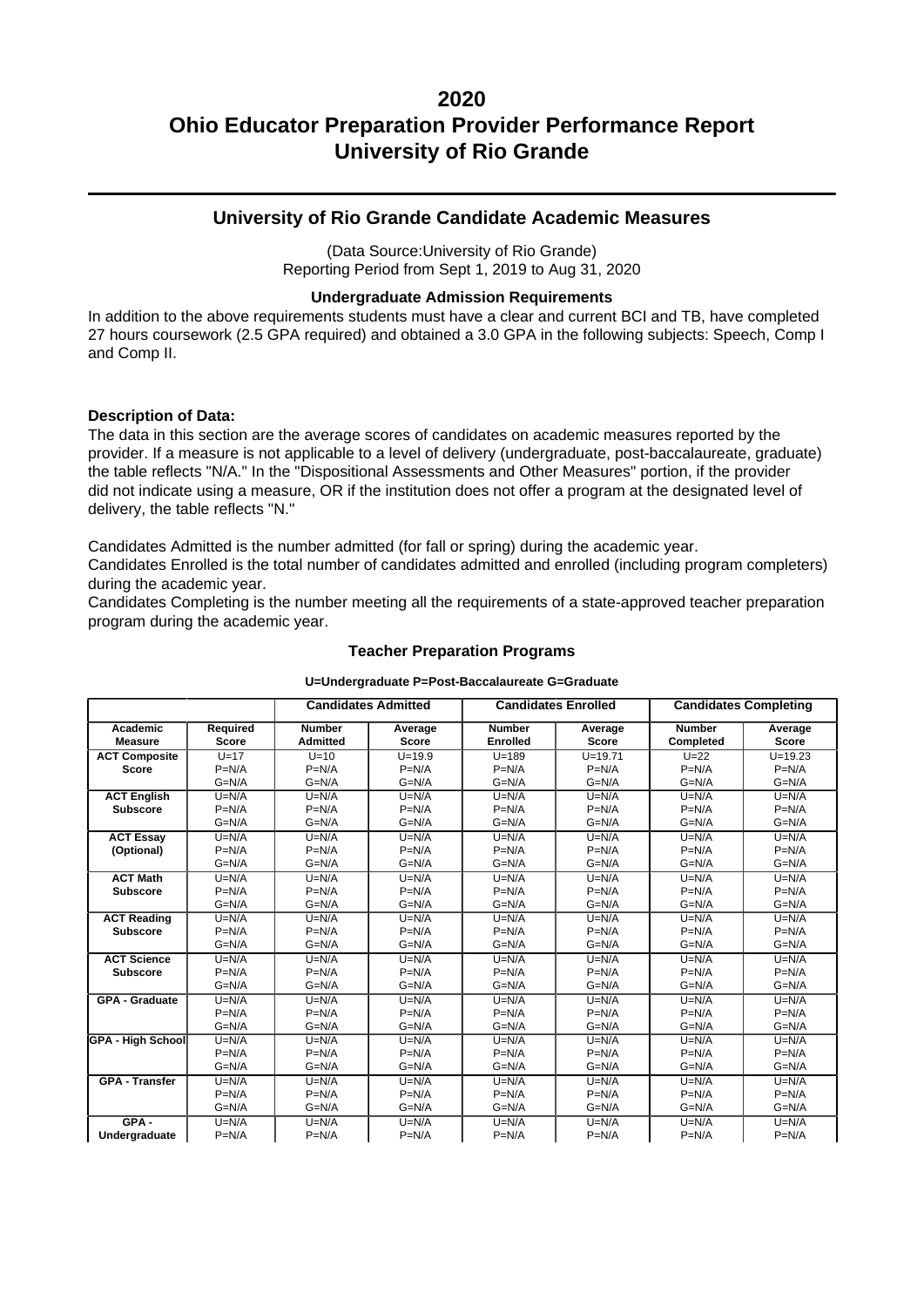|                                                |                                |                                  | <b>Candidates Admitted</b>     |                                  | <b>Candidates Enrolled</b> | <b>Candidates Completing</b> |                         |
|------------------------------------------------|--------------------------------|----------------------------------|--------------------------------|----------------------------------|----------------------------|------------------------------|-------------------------|
| Academic<br><b>Measure</b>                     | Required<br><b>Score</b>       | <b>Number</b><br><b>Admitted</b> | Average<br>Score               | <b>Number</b><br><b>Enrolled</b> | Average<br><b>Score</b>    | <b>Number</b><br>Completed   | Average<br><b>Score</b> |
|                                                | $G=N/A$                        | $G=N/A$                          | $G=N/A$                        | $G=N/A$                          | $G=N/A$                    | $G=N/A$                      | $G=N/A$                 |
| <b>GRE Composite</b>                           | $U=N/A$                        | $U=N/A$                          | $U=N/A$                        | $U=N/A$                          | $U=N/A$                    | $U=N/A$                      | $U=N/A$                 |
| <b>Score</b>                                   | $P=N/A$                        | $P=N/A$                          | $P=N/A$                        | $P=N/A$                          | $P=N/A$                    | $P=N/A$                      | $P=N/A$                 |
|                                                | $G=N/A$                        | $G=N/A$                          | $G=N/A$                        | $G=N/A$                          | $G=N/A$                    | $G=N/A$                      | $G=N/A$                 |
| <b>GRE Quantitative</b><br><b>Subscore</b>     | $U=N/A$<br>$P=N/A$             | $U=N/A$<br>$P=N/A$               | $U=N/A$<br>$P=N/A$             | $U=N/A$<br>$P=N/A$               | $U=N/A$<br>$P=N/A$         | $U=N/A$<br>$P=N/A$           | $U=N/A$<br>$P=N/A$      |
|                                                | $G=N/A$                        | $G=N/A$                          | $G=N/A$                        | $G=N/A$                          | $G=N/A$                    | $G=N/A$                      | $G=N/A$                 |
| <b>GRE Verbal</b>                              | $U=N/A$                        | $U=N/A$                          | $U=N/A$                        | $U=N/A$                          | $U=N/A$                    | $U=N/A$                      | $U=N/A$                 |
| <b>Subscore</b>                                | $P=N/A$                        | $P=N/A$                          | $P=N/A$                        | $P=N/A$                          | $P=N/A$                    | $P=N/A$                      | $P=N/A$                 |
|                                                | $G=N/A$                        | $G=N/A$                          | $G=N/A$                        | $G=N/A$                          | $G=N/A$                    | $G=N/A$                      | $G=N/A$                 |
| <b>GRE Writing</b>                             | $U=N/A$                        | $U=N/A$                          | $U=N/A$                        | $U=N/A$                          | $U=N/A$                    | $U=N/A$                      | $U=N/A$                 |
| <b>Subscore</b>                                | $P=N/A$                        | $P=N/A$                          | $P=N/A$                        | $P=N/A$                          | $P=N/A$                    | $P=N/A$                      | $P=N/A$                 |
|                                                | $G=N/A$                        | $G=N/A$                          | $G=N/A$                        | $G=N/A$                          | $G=N/A$                    | $G=N/A$                      | $G=N/A$                 |
| <b>MAT</b>                                     | $U=N/A$                        | $U=N/A$                          | $U=N/A$                        | $U=N/A$                          | $U=N/A$                    | $U=N/A$                      | $U=N/A$                 |
|                                                | $P=N/A$                        | $P=N/A$                          | $P=N/A$                        | $P=N/A$                          | $P=N/A$                    | $P=N/A$                      | $P=N/A$                 |
|                                                | $G=N/A$                        | $G=N/A$                          | $G=N/A$                        | $G=N/A$                          | $G=N/A$                    | $G=N/A$                      | $G=N/A$                 |
| <b>Praxis CORE Math</b>                        | $U=N/A$                        | $U=N/A$                          | $U=N/A$                        | $U=N/A$                          | $U=N/A$                    | $U=N/A$                      | $U=N/A$                 |
|                                                | $P=N/A$<br>$G=N/A$             | $P=N/A$<br>$G=N/A$               | $P=N/A$<br>$G=N/A$             | $P=N/A$<br>$G=N/A$               | $P=N/A$<br>$G=N/A$         | $P=N/A$<br>$G=N/A$           | $P=N/A$<br>$G=N/A$      |
| <b>Praxis CORE</b>                             |                                |                                  |                                |                                  |                            |                              |                         |
| Reading                                        | $U=N/A$<br>$P=N/A$             | $U=N/A$<br>$P=N/A$               | $U=N/A$<br>$P=N/A$             | $U=N/A$<br>$P=N/A$               | $U=N/A$<br>$P=N/A$         | $U=N/A$<br>$P=N/A$           | $U=N/A$<br>$P=N/A$      |
|                                                | $G=N/A$                        | $G=N/A$                          | $G=N/A$                        | $G=N/A$                          | $G=N/A$                    | $G=N/A$                      | $G=N/A$                 |
| <b>Praxis CORE</b>                             | $U=N/A$                        | $U=N/A$                          | $U=N/A$                        | $U=N/A$                          | $U=N/A$                    | $U=N/A$                      | $U=N/A$                 |
| Writing                                        | $P=N/A$                        | $P=N/A$                          | $P=N/A$                        | $P=N/A$                          | $P=N/A$                    | $P=N/A$                      | $P=N/A$                 |
|                                                | $G=N/A$                        | $G=N/A$                          | $G=N/A$                        | $G=N/A$                          | $G=N/A$                    | $G=N/A$                      | $G=N/A$                 |
| <b>Praxis I Math</b>                           | $U=N/A$                        | $U=N/A$                          | $U=N/A$                        | $U=N/A$                          | $U=N/A$                    | $U=N/A$                      | $U=N/A$                 |
|                                                | $P=N/A$                        | $P=N/A$                          | $P=N/A$                        | $P=N/A$                          | $P=N/A$                    | $P=N/A$                      | $P=N/A$                 |
|                                                | $G=N/A$                        | $G=N/A$                          | $G=N/A$                        | $G=N/A$                          | $G=N/A$                    | $G=N/A$                      | $G=N/A$                 |
| <b>Praxis I Reading</b>                        | $U=N/A$                        | $U=N/A$                          | $U=N/A$                        | $U=N/A$                          | $U=N/A$                    | $U=N/A$                      | $U=N/A$                 |
|                                                | $P=N/A$                        | $P=N/A$                          | $P=N/A$                        | $P=N/A$                          | $P=N/A$                    | $P=N/A$                      | $P=N/A$                 |
|                                                | $G=N/A$                        | $G=N/A$                          | $G=N/A$                        | $G=N/A$                          | $G=N/A$                    | $G=N/A$                      | $G=N/A$                 |
| <b>Praxis I Writing</b>                        | $U=N/A$                        | $U=N/A$                          | $U=N/A$                        | $U=N/A$                          | $U=N/A$                    | $U=N/A$                      | $U=N/A$                 |
|                                                | $P=N/A$<br>$G=N/A$             | $P=N/A$<br>G=N/A                 | $P=N/A$<br>$G=N/A$             | $P=N/A$<br>$G=N/A$               | $P=N/A$<br>G=N/A           | $P=N/A$<br>$G=N/A$           | $P=N/A$<br>$G=N/A$      |
| <b>Praxis II</b>                               | $U=N/A$                        | $U=N/A$                          | $U=N/A$                        | $U=N/A$                          | $U=N/A$                    | $U=N/A$                      | $U=N/A$                 |
|                                                | $P=N/A$                        | $P=N/A$                          | $P=N/A$                        | $P=N/A$                          | $P=N/A$                    | $P=N/A$                      | $P=N/A$                 |
|                                                | $G=N/A$                        | G=N/A                            | $G=N/A$                        | $G=N/A$                          | $G=N/A$                    | $G=N/A$                      | $G=N/A$                 |
| <b>SAT Composite</b>                           | $U=N/A$                        | $U=N/A$                          | $U=N/A$                        | $U=N/A$                          | $U=N/A$                    | $U=N/A$                      | $U=N/A$                 |
| <b>Score</b>                                   | $P=N/A$                        | $P=N/A$                          | $P=N/A$                        | $P=N/A$                          | $P=N/A$                    | $P=N/A$                      | $P=N/A$                 |
|                                                | $G=N/A$                        | $G=N/A$                          | $G=N/A$                        | $G=N/A$                          | $G=N/A$                    | $G=N/A$                      | $G=N/A$                 |
| <b>SAT Essay</b>                               | $U=N/A$                        | $U=N/A$                          | $U=N/A$                        | $U=N/A$                          | $U=N/A$                    | $U=N/A$                      | $U=N/A$                 |
| (Optional)                                     | $P=N/A$                        | $P=N/A$                          | $P=N/A$                        | $P=N/A$                          | $P=N/A$                    | $P=N/A$                      | $P=N/A$                 |
|                                                | $G=N/A$                        | $G=N/A$                          | $G=N/A$                        | $G=N/A$                          | $G=N/A$                    | $G=N/A$                      | $G=N/A$                 |
| <b>SAT Math</b>                                | $U=N/A$                        | $U=N/A$                          | $U=N/A$                        | $U=N/A$                          | $U=N/A$                    | $U=N/A$                      | $U=N/A$                 |
| <b>Subscore</b>                                | $P=N/A$                        | $P=N/A$                          | $P=N/A$                        | $P=N/A$                          | $P=N/A$                    | $P=N/A$                      | $P=N/A$                 |
|                                                | $G=N/A$                        | $G=N/A$                          | $G=N/A$                        | $G=N/A$                          | $G=N/A$                    | $G=N/A$                      | $G=N/A$                 |
| <b>SAT Reading/</b><br><b>Writing Subscore</b> | $\overline{U}$ =N/A<br>$P=N/A$ | $U=N/A$<br>$P=N/A$               | $\overline{U}$ =N/A<br>$P=N/A$ | $U=N/A$<br>$P=N/A$               | $U=N/A$<br>$P=N/A$         | $U=N/A$<br>$P=N/A$           | $U=N/A$<br>$P=N/A$      |
|                                                | $G=N/A$                        | G=N/A                            | $G=N/A$                        | $G=N/A$                          | $G=N/A$                    | $G=N/A$                      | $G=N/A$                 |
|                                                |                                |                                  |                                |                                  |                            |                              |                         |
| <b>Other Criteria</b>                          |                                |                                  | Undergraduate                  |                                  | Post-Baccalaureate         | Graduate                     |                         |
| <b>Dispositional Assessment</b>                |                                |                                  | N                              |                                  | N                          |                              | Ν                       |
| <b>EMPATHY/Omaha Interview</b>                 |                                |                                  | N                              |                                  | N                          | Ν                            |                         |
| Essay                                          |                                |                                  | Y                              |                                  | ${\sf N}$                  | N                            |                         |
|                                                | <b>High School Class Rank</b>  |                                  | N/A                            | N/A                              |                            | N/A                          |                         |
|                                                | Interview                      |                                  | Y                              |                                  | N                          | N                            |                         |
|                                                | <b>Letter of Commitment</b>    |                                  | ${\sf N}$                      |                                  | ${\sf N}$                  | N                            |                         |
|                                                |                                |                                  |                                |                                  |                            |                              |                         |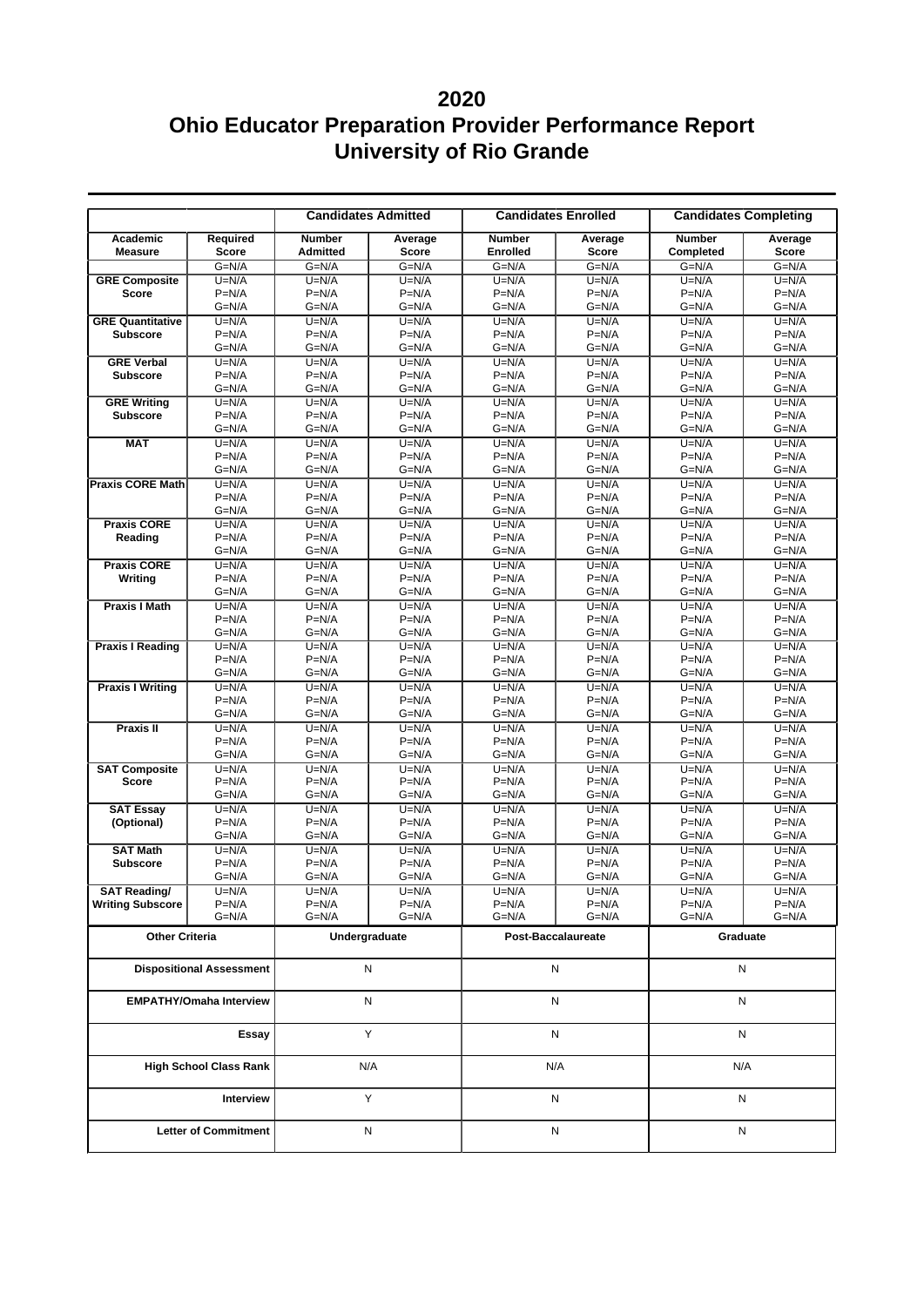| <b>Other Criteria</b>                      | Undergraduate | Post-Baccalaureate | Graduate |
|--------------------------------------------|---------------|--------------------|----------|
|                                            |               |                    |          |
| Letter of Recommendation                   | N             | N                  | N        |
| Myers-Briggs Type Indicator                | N/A           | N                  | N        |
| <b>OAE Content Assessment</b>              | N/A           | N/A                | N        |
| <b>Portfolio</b>                           | N             | N                  | N        |
| <b>Prerequisite Courses</b>                | N             | N                  | N        |
| <b>SRI Teacher Perceiver</b>               | N/A           | N/A                | N        |
| Superintendent Statement of<br>Sponsorship | N/A           | N/A                | N        |
| Teacher Insight                            | N             | N                  | N        |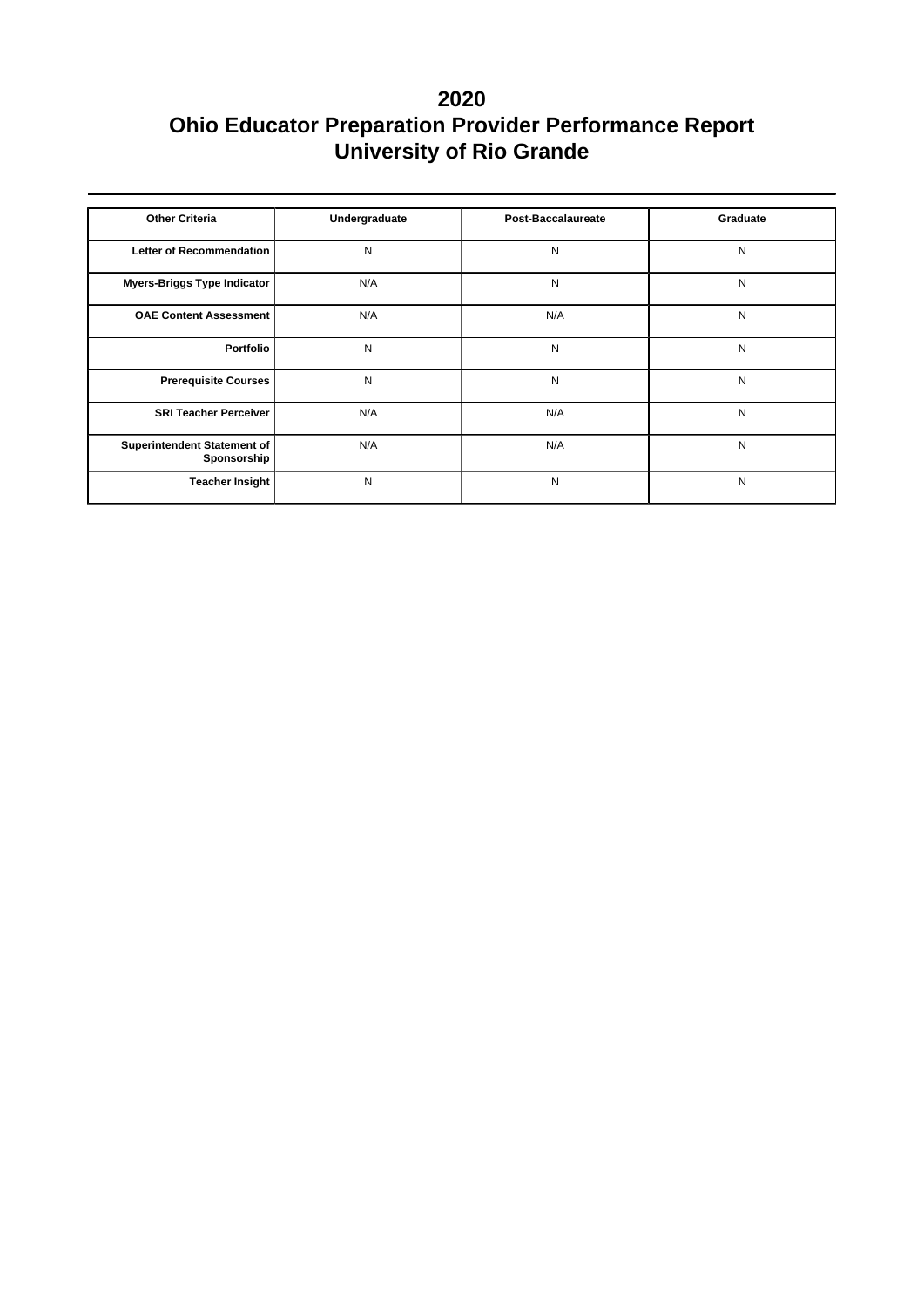### **Principal Program Admission Requirements**

Submission of undergrad transcript, transcript of any other graduate coursework, three professional letters of recommendation, copy of teaching license.

|                                                |                                 |                                  | <b>Candidates Admitted</b> | <b>Candidates Enrolled</b>       |                  | <b>Candidates Completing</b> |                  |
|------------------------------------------------|---------------------------------|----------------------------------|----------------------------|----------------------------------|------------------|------------------------------|------------------|
| Academic<br><b>Measure</b>                     | <b>Required</b><br><b>Score</b> | <b>Number</b><br><b>Admitted</b> | Average<br><b>Score</b>    | <b>Number</b><br><b>Enrolled</b> | Average<br>Score | <b>Number</b><br>Completed   | Average<br>Score |
| $GPA -$<br>Undergraduate                       | 3.00                            | N <sub>10</sub>                  | N <sub>10</sub>            | N <sub>10</sub>                  | N <sub>10</sub>  | N <sub>10</sub>              | N <sub>10</sub>  |
| <b>GRE Writing</b><br><b>Subscore</b>          | N/A                             | N/A                              | N/A                        | N/A                              | N/A              | N/A                          | N/A              |
| <b>SAT Reading/</b><br><b>Writing Subscore</b> | N/A                             | N/A                              | N/A                        | N/A                              | N/A              | N/A                          | N/A              |
| <b>GRE Quantitative</b><br><b>Subscore</b>     | N/A                             | N/A                              | N/A                        | N/A                              | N/A              | N/A                          | N/A              |
| <b>MAT</b>                                     | N/A                             | N/A                              | N/A                        | N/A                              | N/A              | N/A                          | N/A              |
| GPA - Graduate                                 | N/A                             | N/A                              | N/A                        | N/A                              | N/A              | N/A                          | N/A              |
| <b>Praxis I Reading</b>                        | N/A                             | N/A                              | N/A                        | N/A                              | N/A              | N/A                          | N/A              |
| <b>GRE Composite</b><br><b>Score</b>           | N/A                             | N/A                              | N/A                        | N/A                              | N/A              | N/A                          | N/A              |
| <b>ACT Essay</b><br>(Optional)                 | N/A                             | N/A                              | N/A                        | N/A                              | N/A              | N/A                          | N/A              |
| <b>ACT Science</b><br><b>Subscore</b>          | N/A                             | N/A                              | N/A                        | N/A                              | N/A              | N/A                          | N/A              |
| <b>GPA - High School</b>                       | N/A                             | N/A                              | N/A                        | N/A                              | N/A              | N/A                          | N/A              |
| <b>SAT Composite</b><br><b>Score</b>           | N/A                             | N/A                              | N/A                        | N/A                              | N/A              | N/A                          | N/A              |
| <b>ACT Reading</b><br><b>Subscore</b>          | N/A                             | N/A                              | N/A                        | N/A                              | N/A              | N/A                          | N/A              |
| <b>ACT Composite</b><br><b>Score</b>           | N/A                             | N/A                              | N/A                        | N/A                              | N/A              | N/A                          | N/A              |
| <b>GRE Verbal</b><br><b>Subscore</b>           | N/A                             | N/A                              | N/A                        | N/A                              | N/A              | N/A                          | N/A              |
| <b>SAT Essay</b><br>(Optional)                 | N/A                             | N/A                              | N/A                        | N/A                              | N/A              | N/A                          | N/A              |
| <b>Praxis I Math</b>                           | N/A                             | N/A                              | N/A                        | N/A                              | N/A              | N/A                          | N/A              |
| <b>ACT Math</b><br><b>Subscore</b>             | N/A                             | N/A                              | N/A                        | N/A                              | N/A              | N/A                          | N/A              |
| <b>ACT English</b><br><b>Subscore</b>          | N/A                             | N/A                              | N/A                        | N/A                              | N/A              | N/A                          | N/A              |
| <b>SAT Math</b><br><b>Subscore</b>             | N/A                             | N/A                              | N/A                        | N/A                              | N/A              | N/A                          | N/A              |
| <b>Praxis I Writing</b>                        | N/A                             | N/A                              | N/A                        | N/A                              | N/A              | N/A                          | N/A              |
| <b>Praxis II</b>                               | N/A                             | N/A                              | N/A                        | N/A                              | N/A              | N/A                          | N/A              |

### **Principal Preparation Programs**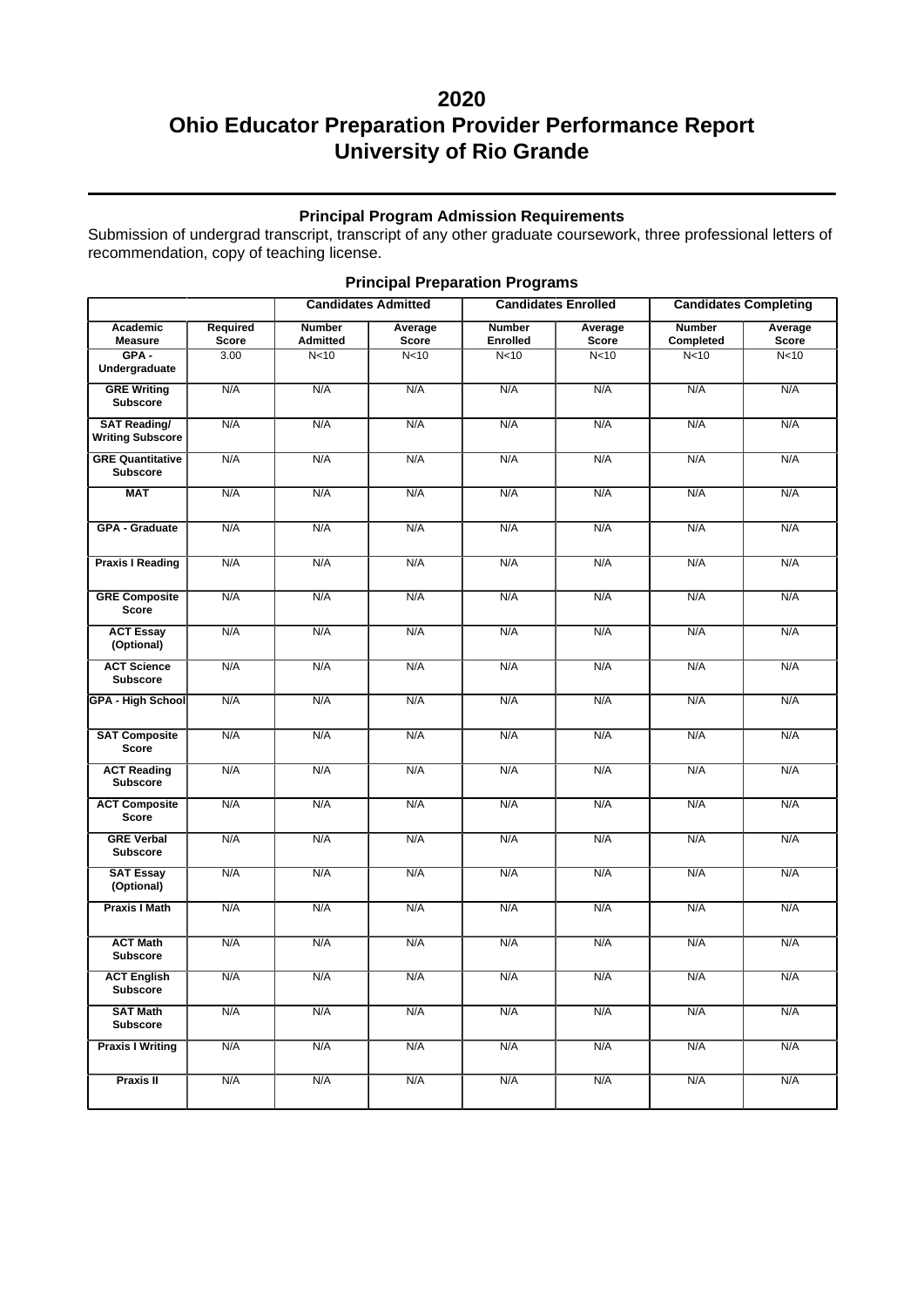| <b>Other Criteria</b>                   |              |  |  |  |  |  |
|-----------------------------------------|--------------|--|--|--|--|--|
| <b>Dispositional Assessment</b>         | ${\sf N}$    |  |  |  |  |  |
| <b>EMPATHY/Omaha Interview</b>          | $\mathsf{N}$ |  |  |  |  |  |
| Essay                                   | $\mathsf{N}$ |  |  |  |  |  |
| Interview                               | $\mathsf{N}$ |  |  |  |  |  |
| <b>Letter of Commitment</b>             | $\mathsf{N}$ |  |  |  |  |  |
| <b>Letter of Recommendation</b>         | $\mathsf{N}$ |  |  |  |  |  |
| <b>Myers-Briggs Type Indicator</b>      | $\mathsf{N}$ |  |  |  |  |  |
| Portfolio                               | $\mathsf{N}$ |  |  |  |  |  |
| <b>Prerequisite Courses</b>             | $\mathsf{N}$ |  |  |  |  |  |
| <b>SRI Teacher Perceiver</b>            | $\mathsf{N}$ |  |  |  |  |  |
| Superintendent Statement of Sponsorship | $\mathsf{N}$ |  |  |  |  |  |
| <b>Teacher Insight</b>                  | $\mathsf{N}$ |  |  |  |  |  |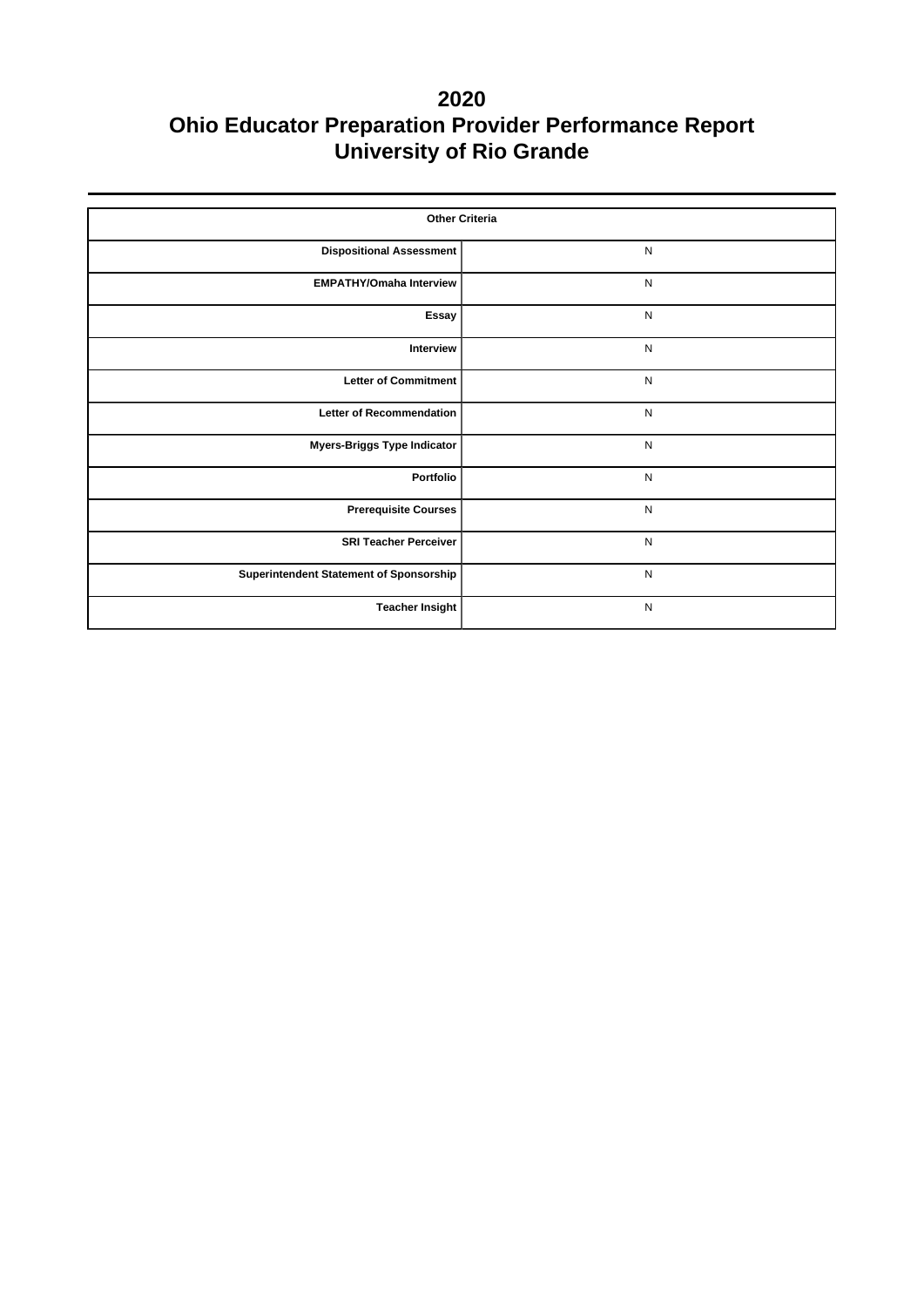### **Pre-Service Teacher Survey Results**

Reporting Period from Sept 1, 2019 to Aug 31, 2020

#### **Description of Data:**

Due to the COVID-19 pandemic-related issues, including school closures and staff transitions in Ohio during the 2019-2020 school year, the distributions of some surveys were delayed, contributing to lower response rates.

To gather information on student satisfaction with the quality of preparation provided by their educator preparation programs, the Ohio Department of Higher Education administers a survey aligned with the Ohio Standards for the Teaching Profession (OSTP), Ohio licensure requirements, and elements of national accreditation. All Ohio candidates receive an invitation to complete the survey during their professional internship (student teaching). The results of this survey are reflected here. A total of 2,903 respondents completed the survey statewide for a response rate of 68 percent.

### **University of Rio Grande Survey Response Rate = 100% Total Survey Responses = 7**

| No.              | Question                                                                                                                                                                                                               | <b>Institution</b><br>Average | <b>State</b><br>Average |
|------------------|------------------------------------------------------------------------------------------------------------------------------------------------------------------------------------------------------------------------|-------------------------------|-------------------------|
| $\mathbf{1}$     | My teacher licensure program prepared me with knowledge of research on how students<br>learn.                                                                                                                          | N <sub>10</sub>               | 3.56                    |
| 2                | My teacher licensure program prepared me to recognize characteristics of gifted students,<br>students with disabilities, and at-risk students in order to plan and deliver appropriate<br>instruction.                 | N <sub>10</sub>               | 3.38                    |
| 3                | My teacher licensure program prepared me with high levels of knowledge and the academic<br>content I plan to teach.                                                                                                    | N <sub>10</sub>               | 3.42                    |
| $\overline{4}$   | My teacher licensure program prepared me to identify instructional strategies appropriate to<br>my content area.                                                                                                       | N <sub>10</sub>               | 3.53                    |
| 5                | My teacher licensure program prepared me to understand the importance of linking<br>interdisciplinary experiences.                                                                                                     | N <sub>10</sub>               | 3.49                    |
| 6                | My teacher licensure program prepared me to align instructional goals and activities with<br>Ohio's academic content standards, including Ohio's Learning Standards.                                                   | N <sub>10</sub>               | 3.69                    |
| $\overline{7}$   | My teacher licensure program prepared me to use assessment data to inform instruction.                                                                                                                                 | N <sub>10</sub>               | 3.52                    |
| 8                | My teacher licensure program prepared me to clearly communicate learning goals to students.                                                                                                                            | N <sub>10</sub>               | 3.55                    |
| 9                | My teacher licensure program prepared me to apply knowledge of how students learn, to<br>inform instruction.                                                                                                           | N <sub>10</sub>               | 3.61                    |
| 10 <sup>10</sup> | My teacher licensure program prepared me to differentiate instruction to support the learning<br>needs of all students, including students identified as gifted, students with disabilities, and at-<br>risk students. | N <sub>10</sub>               | 3.52                    |
| 11               | My teacher licensure program prepared me to identify strategies to increase student<br>motivation and interest in topics of study.                                                                                     | N <sub>10</sub>               | 3.47                    |
| 12               | My teacher licensure program prepared me to create learning situations in which students<br>work independently, collaboratively, and/or a whole class.                                                                 | N <sub>10</sub>               | 3.66                    |

#### **1=Strongly Disagree 2=Disagree 3=Agree 4=Strongly Agree**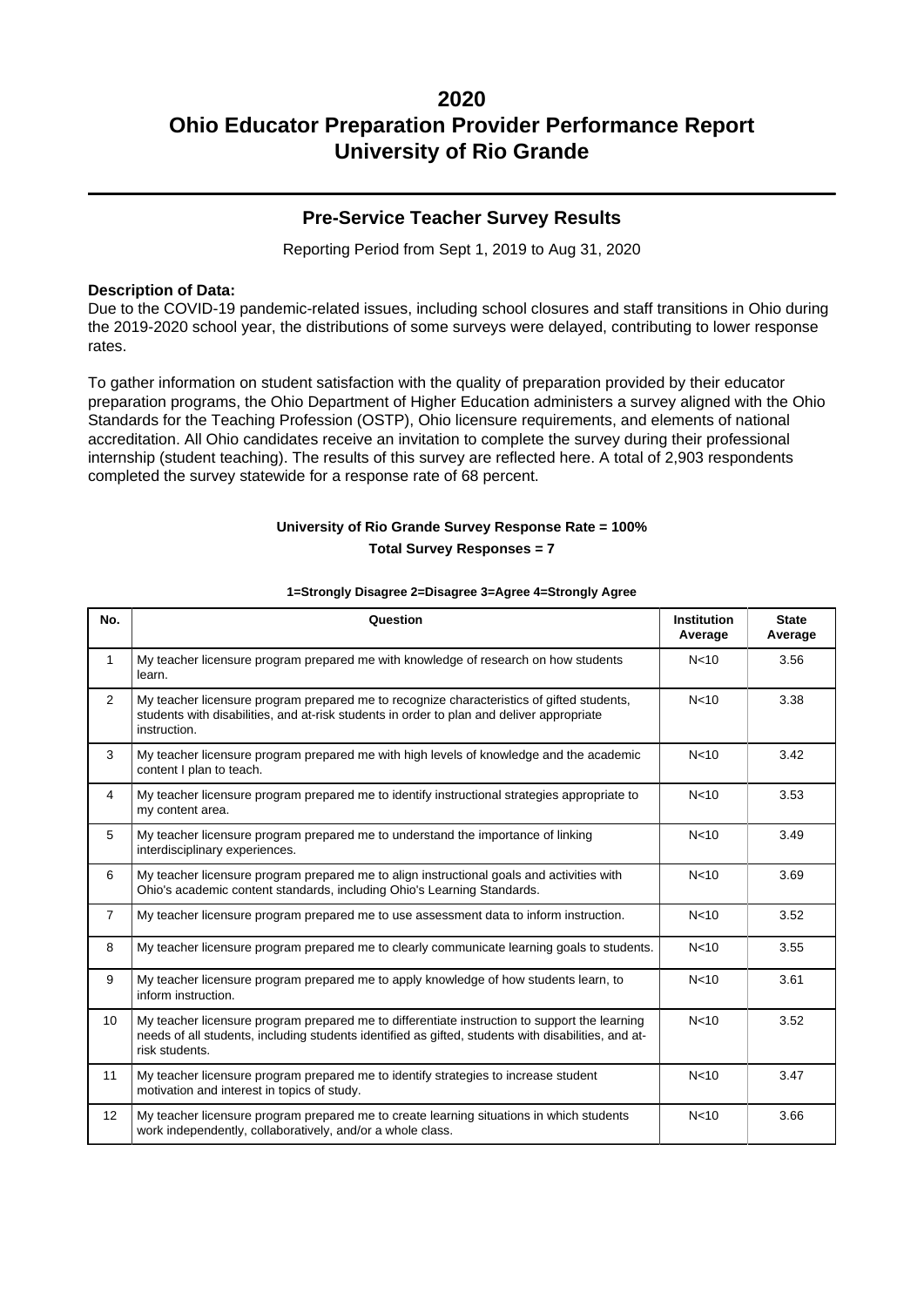| No. | Question                                                                                                                                                                  | Institution<br>Average | <b>State</b><br>Average |
|-----|---------------------------------------------------------------------------------------------------------------------------------------------------------------------------|------------------------|-------------------------|
| 13  | My teacher licensure program prepared me to use strategies for effective classroom<br>management.                                                                         | N <sub>10</sub>        | 3.38                    |
| 14  | My teacher licensure program prepared me to communicate clearly and effectively.                                                                                          | N <sub>10</sub>        | 3.62                    |
| 15  | My teacher licensure program prepared me to understand the importance of communication<br>with families and caregivers.                                                   | N <sub>10</sub>        | 3.61                    |
| 16  | My teacher licensure program prepared me to understand, uphold, and follow professional<br>ethics, policies, and legal codes of professional conduct.                     | N <sub>10</sub>        | 3.74                    |
| 17  | My teacher licensure program prepared me to use a variety of diagnostic, formative, and<br>summative assessments.                                                         | N <sub>10</sub>        | 3.60                    |
| 18  | My teacher licensure program prepared me to communicate high expectations for all students.                                                                               | N <sub>10</sub>        | 3.68                    |
| 19  | My teacher licensure program prepared me to understand students' diverse cultures,<br>language skills, and experiences.                                                   | N <sub>10</sub>        | 3.58                    |
| 20  | My teacher licensure program prepared me to treat all students fairly and establish an<br>environment that is respectful, supportive, and caring.                         | N <sub>10</sub>        | 3.78                    |
| 21  | My teacher licensure program prepared me to use technology to enhance teaching and<br>student learning.                                                                   | N <sub>10</sub>        | 3.49                    |
| 22  | My teacher licensure program prepared me to collaborate with colleagues and members of<br>the community when and where appropriate.                                       | N <sub>10</sub>        | 3.59                    |
| 23  | My teacher licensure program collected evidence of my performance on multiple measures to<br>monitor my progress.                                                         | N<10                   | 3.59                    |
| 24  | My teacher licensure program provided me with knowledge of the Ohio Licensure Program<br>standards for my discipline (e.g. NAEYC, CEC, NCTM).                             | N <sub>10</sub>        | 3.27                    |
| 25  | My teacher licensure program provided me with knowledge of the operation of Ohio schools<br>as delineated in the Ohio Department of Education School Operating Standards. | N <sub>10</sub>        | 3.16                    |
| 26  | My teacher licensure program provided me with knowledge of the requirements for the<br>Resident Educator License.                                                         | N <sub>10</sub>        | 3.06                    |
| 27  | My teacher licensure program provided me with knowledge of the Ohio Standards for the<br>Teaching Profession.                                                             | N <sub>10</sub>        | 3.40                    |
| 28  | My teacher licensure program provided me with knowledge of the Ohio Standards for<br>Professional Development.                                                            | N <sub>10</sub>        | 3.29                    |
| 29  | My teacher licensure program provided me with knowledge of the Ohio Academic Content<br>Standards, including Ohio's Learning Standards.                                   | N <sub>10</sub>        | 3.70                    |
| 30  | My teacher licensure program provided me with knowledge of the Value-added Growth<br>Measure as defined by the Ohio State Board of Education.                             | N<10                   | 2.99                    |
| 31  | My teacher licensure program provided field experiences that supported my development as<br>an effective educator focused on student learning.                            | N <sub>10</sub>        | 3.73                    |
| 32  | My teacher licensure program provided field experiences in a variety of settings (urban,<br>suburban, and rural).                                                         | N <sub>10</sub>        | 3.50                    |
| 33  | My teacher licensure program provided student teaching experience(s) that supported my<br>development as an effective educator focused on student learning.               | N <sub>10</sub>        | 3.73                    |
| 34  | My teacher licensure program provided cooperating teachers who supported me through<br>observation and conferences (face-to-face or via electronic media).                | N<10                   | 3.73                    |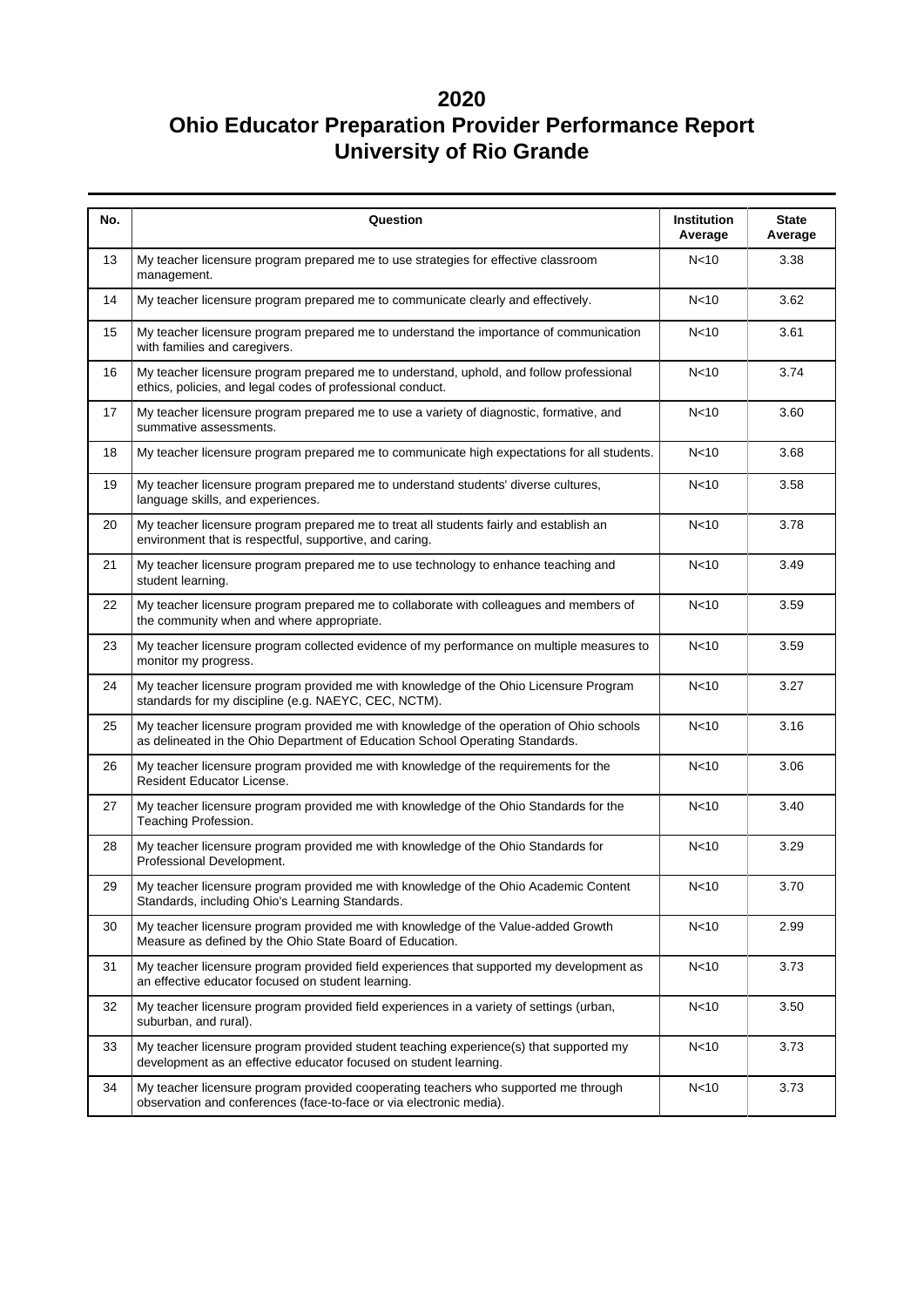| No. | Question                                                                                                                                                            | <b>Institution</b><br>Average | <b>State</b><br>Average |
|-----|---------------------------------------------------------------------------------------------------------------------------------------------------------------------|-------------------------------|-------------------------|
| 35  | My teacher licensure program provided university supervisors who supported me through<br>observation and conferences (face-to-face or via electronic media).        | N <sub>10</sub>               | 3.71                    |
| 36  | My teacher licensure program provided opportunities to work with diverse students (including<br>gifted students, students with disabilities, and at-risk students). | N <sub>10</sub>               | 3.60                    |
| 37  | My teacher licensure program provided opportunities to understand students' diverse cultures,<br>languages, and experiences.                                        | N <sub>10</sub>               | 3.58                    |
| 38  | My teacher licensure program provided opportunities to work with diverse teachers.                                                                                  | N <sub>10</sub>               | 3.36                    |
| 39  | My teacher licensure program provided opportunities to interact with diverse faculty.                                                                               | N <sub>10</sub>               | 3.40                    |
| 40  | My teacher licensure program provided opportunities to work and study with diverse peers.                                                                           | N <sub>10</sub>               | 3.43                    |
| 41  | Overall, the faculty in my teacher licensure program demonstrated in-depth knowledge of their<br>field.                                                             | N <sub>10</sub>               | 3.71                    |
| 42  | Overall, the faculty in my teacher licensure program used effective teaching methods that<br>helped promote learning.                                               | N <sub>10</sub>               | 3.61                    |
| 43  | Overall, the faculty in my teacher licensure program modeled respect for diverse populations.                                                                       | N <sub>10</sub>               | 3.70                    |
| 44  | Overall, the faculty in my teacher licensure program integrated diversity-related subject matter<br>within coursework.                                              | N <sub>10</sub>               | 3.62                    |
| 45  | Overall, the faculty in my teacher licensure program used technology to facilitate teaching and<br>learning.                                                        | N <sub>10</sub>               | 3.61                    |
| 46  | Overall, the faculty in my teacher licensure program conducted themselves in a professional<br>manner.                                                              | N <sub>10</sub>               | 3.71                    |
| 47  | My teacher licensure program provided clearly articulated policies published to facilitate<br>progression to program completion.                                    | N <sub>10</sub>               | 3.53                    |
| 48  | My teacher licensure program provided opportunities to voice concerns about the program.                                                                            | N <sub>10</sub>               | 3.32                    |
| 49  | My teacher licensure program provided advising to facilitate progression to program<br>completion.                                                                  | N <sub>10</sub>               | 3.54                    |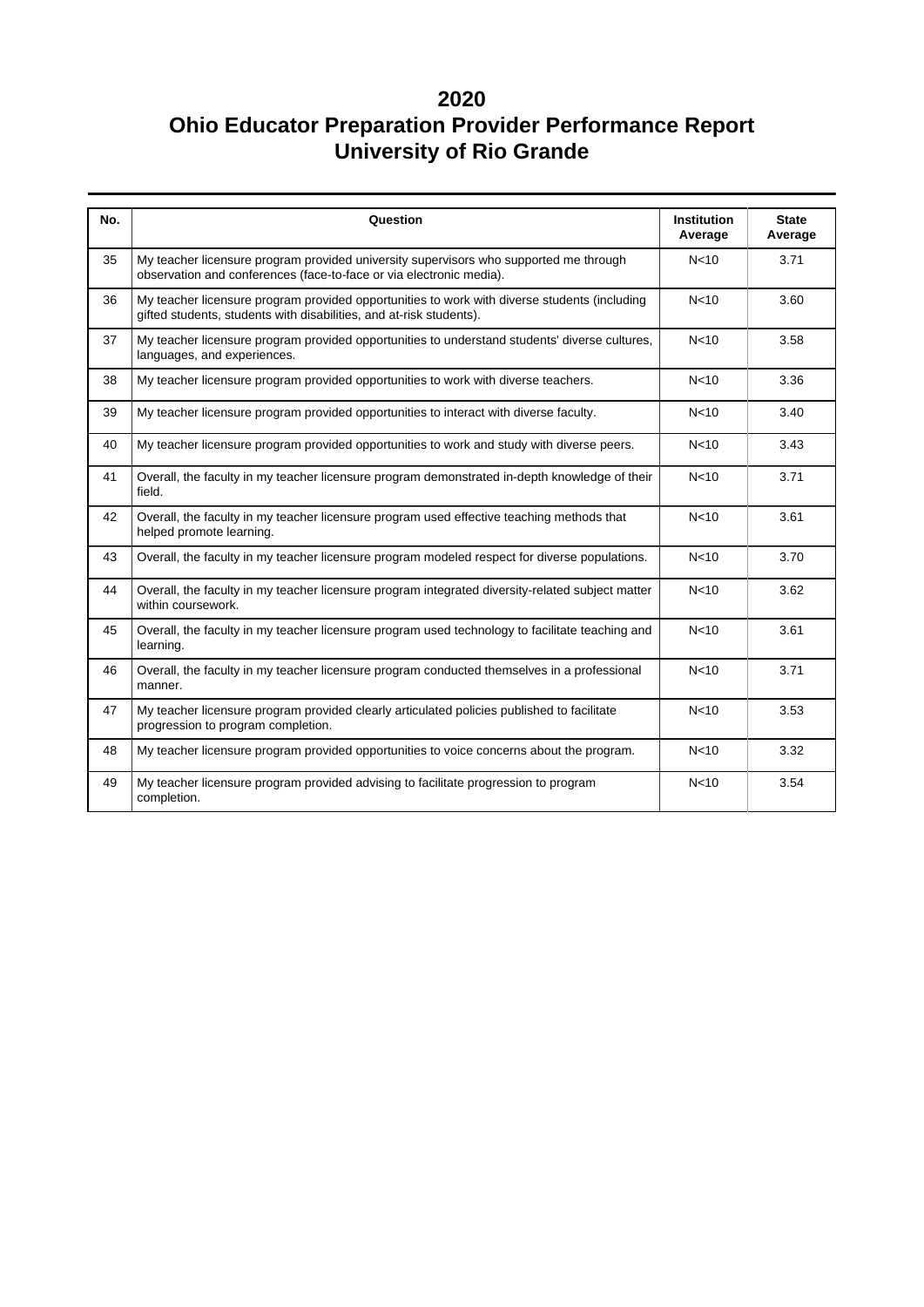### **Statewide Survey of Ohio Resident Educators' Reflections on their Educator Preparation Program**

Reporting Period from Sept 1, 2019 to Aug 31, 2020

#### **Description of Data:**

Due to the COVID-19 pandemic-related issues, including school closures and staff transitions in Ohio during the 2019-2020 school year, the distributions of some surveys were delayed, contributing to lower response rates.

To gather information on alumni satisfaction with the quality of preparation provided by their educator preparation programs, the Ohio Department of Higher Education administers a survey aligned with the Ohio Standards for the Teaching Profession (OSTP), Ohio licensure requirements, and elements of national accreditation. All Ohio Resident Educators who completed their preparation in Ohio receive an invitation to complete the survey in the fall semester as they enter Year 2 of the Resident Educator program. A total of 453 respondents completed the survey statewide for a response rate of 12 percent.

| No.             | Question                                                                                                                                                                                                               | <b>Institution</b><br>Average | <b>State</b><br>Average |
|-----------------|------------------------------------------------------------------------------------------------------------------------------------------------------------------------------------------------------------------------|-------------------------------|-------------------------|
| $\mathbf{1}$    | My teacher licensure program prepared me with knowledge of research on how students<br>learn.                                                                                                                          | N <sub>10</sub>               | 3.43                    |
| $\overline{2}$  | My teacher licensure program prepared me to recognize characteristics of gifted students,<br>students with disabilities, and at-risk students in order to plan and deliver appropriate<br>instruction.                 | N <sub>10</sub>               | 3.19                    |
| 3               | My teacher licensure program prepared me with high levels of knowledge and the academic<br>content I plan to teach.                                                                                                    | N<10                          | 3.27                    |
| $\overline{4}$  | My teacher licensure program prepared me to identify instructional strategies appropriate to<br>my content area.                                                                                                       | N <sub>10</sub>               | 3.37                    |
| 5               | My teacher licensure program prepared me to understand the importance of linking<br>interdisciplinary experiences.                                                                                                     | N <sub>10</sub>               | 3.26                    |
| 6               | My teacher licensure program prepared me to align instructional goals and activities with<br>Ohio's academic content standards, including Ohio's Learning Standards.                                                   | N <sub>10</sub>               | 3.53                    |
| $\overline{7}$  | My teacher licensure program prepared me to use assessment data to inform instruction.                                                                                                                                 | N <sub>10</sub>               | 3.40                    |
| 8               | My teacher licensure program prepared me to clearly communicate learning goals to students.                                                                                                                            | N <sub>10</sub>               | 3.39                    |
| 9               | My teacher licensure program prepared me to apply knowledge of how students learn, to<br>inform instruction.                                                                                                           | N <sub>10</sub>               | 3.42                    |
| 10 <sup>1</sup> | My teacher licensure program prepared me to differentiate instruction to support the learning<br>needs of all students, including students identified as gifted, students with disabilities, and at-<br>risk students. | N <sub>10</sub>               | 3.31                    |
| 11              | My teacher licensure program prepared me to identify strategies to increase student<br>motivation and interest in topics of study.                                                                                     | N <sub>10</sub>               | 3.23                    |

#### **1=Strongly Disagree 2=Disagree 3=Agree 4=Strongly Agree**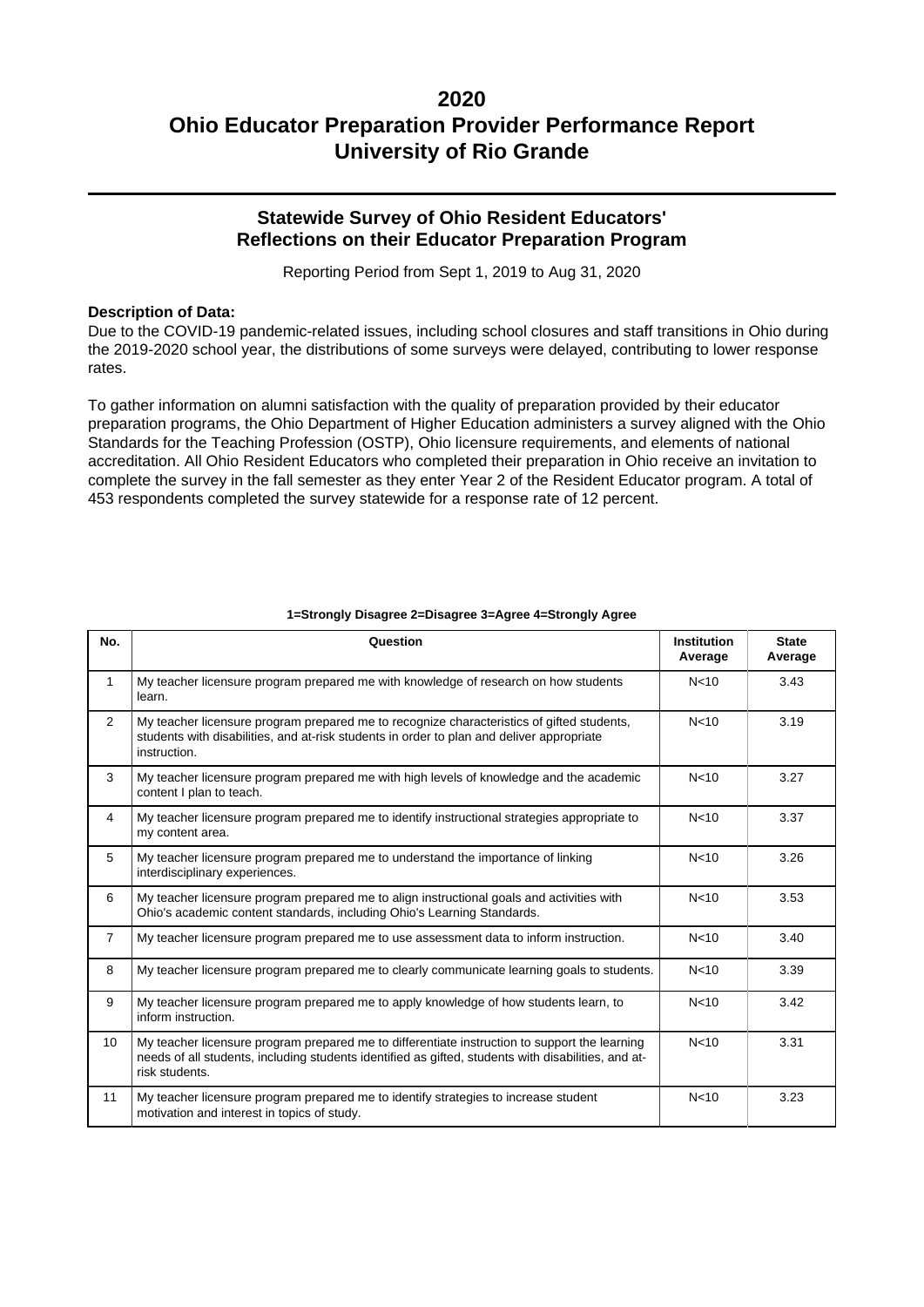| No. | Question                                                                                                                                                                  | Institution<br>Average | <b>State</b><br>Average |
|-----|---------------------------------------------------------------------------------------------------------------------------------------------------------------------------|------------------------|-------------------------|
| 12  | My teacher licensure program prepared me to create learning situations in which students<br>work independently, collaboratively, and/or a whole class.                    | N <sub>10</sub>        | 3.39                    |
| 13  | My teacher licensure program prepared me to use strategies for effective classroom<br>management.                                                                         | N<10                   | 3.12                    |
| 14  | My teacher licensure program prepared me to communicate clearly and effectively.                                                                                          | N <sub>10</sub>        | 3.42                    |
| 15  | My teacher licensure program prepared me to understand the importance of communication<br>with families and caregivers.                                                   | N <sub>10</sub>        | 3.35                    |
| 16  | My teacher licensure program prepared me to understand, uphold, and follow professional<br>ethics, policies, and legal codes of professional conduct.                     | N <sub>10</sub>        | 3.56                    |
| 17  | My teacher licensure program prepared me to use a variety of diagnostic, formative, and<br>summative assessments.                                                         | N <sub>10</sub>        | 3.42                    |
| 18  | My teacher licensure program prepared me to understand students' diverse cultures,<br>language skills, and experiences.                                                   | N <sub>10</sub>        | 3.31                    |
| 19  | My teacher licensure program prepared me to treat all students fairly and establish an<br>environment that is respectful, supportive, and caring.                         | N <sub>10</sub>        | 3.58                    |
| 20  | My teacher licensure program prepared me to use technology to enhance teaching and<br>student learning.                                                                   | N <sub>10</sub>        | 3.22                    |
| 21  | My teacher licensure program prepared me to collaborate with colleagues and members of<br>the community when and where appropriate.                                       | N <sub>10</sub>        | 3.39                    |
| 22  | My teacher licensure program collected evidence of my performance on multiple measures to<br>monitor my progress.                                                         | N <sub>10</sub>        | 3.34                    |
| 23  | My teacher licensure program provided me with knowledge of the Ohio Licensure Program<br>standards for my discipline (e.g. NAEYC, CEC, NCTM).                             | N <sub>10</sub>        | 3.15                    |
| 24  | My teacher licensure program provided me with knowledge of the operation of Ohio schools<br>as delineated in the Ohio Department of Education School Operating Standards. | N <sub>10</sub>        | 3.04                    |
| 25  | My teacher licensure program provided me with knowledge of the requirements for the<br>Resident Educator License.                                                         | N <sub>10</sub>        | 3.04                    |
| 26  | My teacher licensure program provided me with knowledge of the Ohio Standards for the<br>Teaching Profession.                                                             | N <sub>10</sub>        | 3.30                    |
| 27  | My teacher licensure program provided me with knowledge of the Ohio Standards for<br>Professional Development.                                                            | N <sub>10</sub>        | 3.15                    |
| 28  | My teacher licensure program provided me with knowledge of the Ohio Academic Content<br>Standards, including Ohio's Learning Standards.                                   | N <sub>10</sub>        | 3.46                    |
| 29  | My teacher licensure program provided me with knowledge of the Value-added Growth<br>Measure as defined by the Ohio State Board of Education.                             | N <sub>10</sub>        | 2.85                    |
| 30  | My teacher licensure program provided field experiences that supported my development as<br>an effective educator focused on student learning.                            | N <sub>10</sub>        | 3.56                    |
| 31  | My teacher licensure program provided field experiences in a variety of settings (urban,<br>suburban, and rural).                                                         | N <sub>10</sub>        | 3.33                    |
| 32  | My teacher licensure program provided student teaching experience(s) that supported my<br>development as an effective educator focused on student learning.               | N <sub>10</sub>        | 3.52                    |
| 33  | My teacher licensure program provided cooperating teachers who supported me through<br>observation and conferences (face-to-face or via electronic media).                | N <sub>10</sub>        | 3.52                    |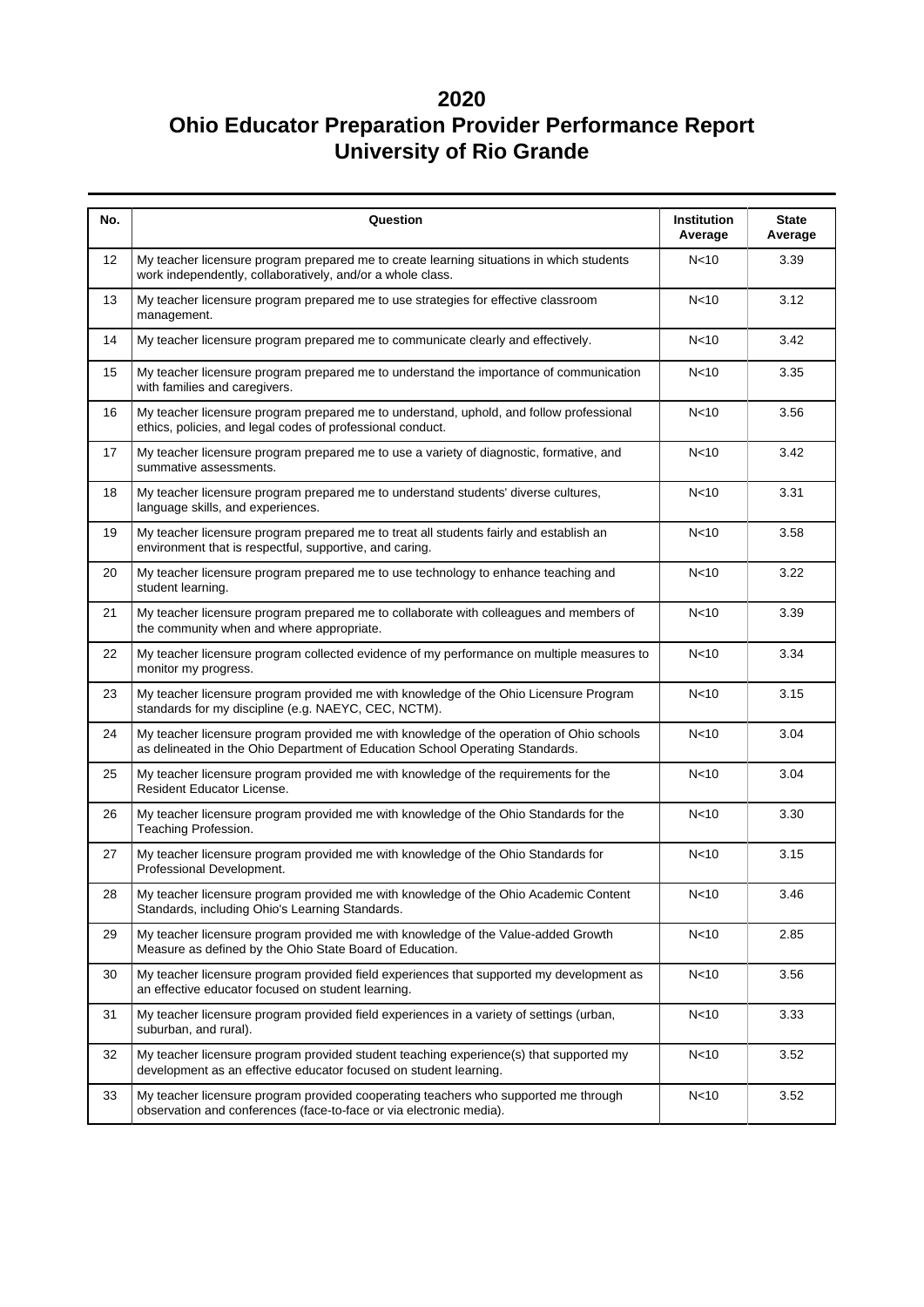| No. | Question                                                                                                                                                            | <b>Institution</b><br>Average | <b>State</b><br>Average |
|-----|---------------------------------------------------------------------------------------------------------------------------------------------------------------------|-------------------------------|-------------------------|
| 34  | My teacher licensure program provided university supervisors who supported me through<br>observation and conferences (face-to-face or via electronic media).        | N <sub>10</sub>               | 3.50                    |
| 35  | My teacher licensure program provided opportunities to work with diverse students (including<br>gifted students, students with disabilities, and at-risk students). | N <sub>10</sub>               | 3.33                    |
| 36  | My teacher licensure program provided opportunities to understand students' diverse cultures,<br>languages, and experiences.                                        | N <sub>10</sub>               | 3.34                    |
| 37  | My teacher licensure program provided opportunities to work with diverse teachers.                                                                                  | N <sub>10</sub>               | 3.13                    |
| 38  | My teacher licensure program provided opportunities to interact with diverse faculty.                                                                               | N <sub>10</sub>               | 3.17                    |
| 39  | My teacher licensure program provided opportunities to work and study with diverse peers.                                                                           | N <sub>10</sub>               | 3.20                    |
| 40  | Overall, the faculty in my teacher licensure program demonstrated in-depth knowledge of their<br>field.                                                             | N <sub>10</sub>               | 3.52                    |
| 41  | Overall, the faculty in my teacher licensure program used effective teaching methods that<br>helped promote learning.                                               | N<10                          | 3.43                    |
| 42  | Overall, the faculty in my teacher licensure program modeled respect for diverse populations.                                                                       | N <sub>10</sub>               | 3.49                    |
| 43  | Overall, the faculty in my teacher licensure program integrated diversity-related subject matter<br>within coursework.                                              | N <sub>10</sub>               | 3.37                    |
| 44  | Overall, the faculty in my teacher licensure program used technology to facilitate teaching and<br>learning.                                                        | N <sub>10</sub>               | 3.35                    |
| 45  | Overall, the faculty in my teacher licensure program conducted themselves in a professional<br>manner.                                                              | N <sub>10</sub>               | 3.54                    |
| 46  | My teacher licensure program provided clearly articulated policies published to facilitate<br>progression to program completion.                                    | N <sub>10</sub>               | 3.35                    |
| 47  | My teacher licensure program provided opportunities to voice concerns about the program.                                                                            | N <sub>10</sub>               | 3.12                    |
| 48  | My teacher licensure program provided advising to facilitate progression to program<br>completion.                                                                  | N <sub>10</sub>               | 3.34                    |
| 49  | My teacher licensure program prepared me with the knowledge and skills necessary to enter<br>the classroom as a Resident Educator.                                  | N <sub>10</sub>               | 3.28                    |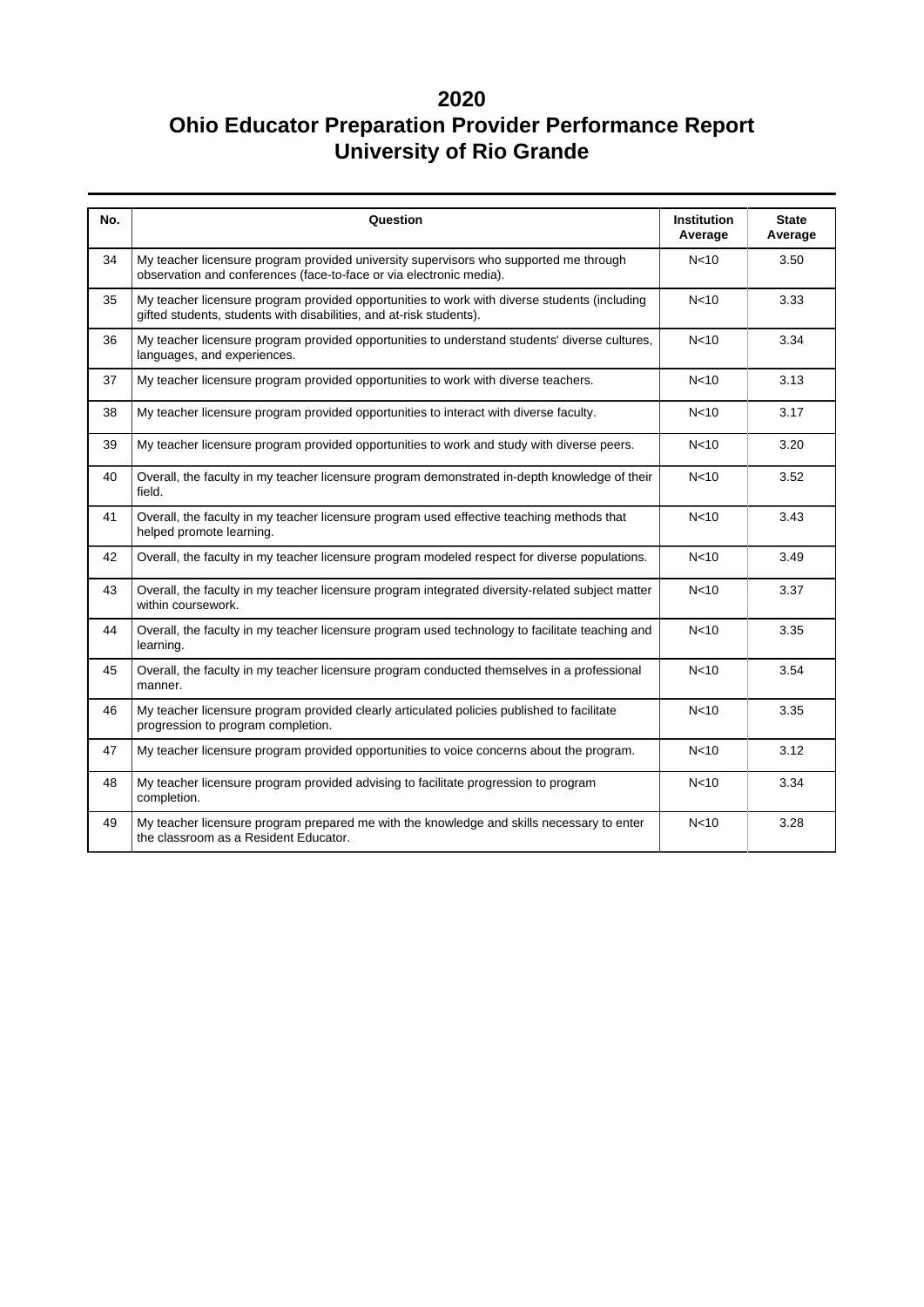### **Principal Intern Survey Results**

Reporting Period from Sept 1, 2019 to Aug 31, 2020

#### **Description of Data:**

Due to the COVID-19 pandemic-related issues, including school closures and staff transitions in Ohio during the 2019-2020 school year, the distributions of some surveys were delayed, contributing to lower response rates.

To gather information on the quality of preparation provided by their educator preparation providers, the Ohio Department of Higher Education distributes a survey to Ohio principal interns. Questions on the survey are aligned with the Ohio Standards for Principals, Ohio licensure requirements, and elements of national accreditation. A total of 204 respondents completed the survey statewide for a response rate of 26 percent.

| No.            | Question                                                                                                                                                                                                       | <b>Institution</b><br>Average | <b>State</b><br>Average |
|----------------|----------------------------------------------------------------------------------------------------------------------------------------------------------------------------------------------------------------|-------------------------------|-------------------------|
| 1              | My program prepared me to lead and facilitate continuous improvement efforts within a school<br>building setting.                                                                                              | N/A                           | 3.60                    |
| $\overline{2}$ | My program prepared me to lead the processes of setting, monitoring, and achieving specific<br>and challenging goals for all students and staff.                                                               | N/A                           | 3.59                    |
| 3              | My program prepared me to anticipate, monitor, and respond to educational developments<br>affecting the school and its environment.                                                                            | N/A                           | 3.60                    |
| 4              | My program prepared me to lead instruction.                                                                                                                                                                    | N/A                           | 3.60                    |
| 5              | My program prepared me to ensure the instructional content being taught is aligned with<br>the academic standards (e.g. national, Common Core, state) and curriculum priorities of the<br>school and district. | N/A                           | 3.61                    |
| 6              | My program prepared me to ensure effective instructional practices meet the needs of all<br>students at high levels of learning.                                                                               | N/A                           | 3.63                    |
| $\overline{7}$ | My program prepared me to encourage and facilitate effective use of data by self and staff.                                                                                                                    | N/A                           | 3.62                    |
| 8              | My program prepared me to advocate for high levels of learning for all students, including<br>students identified as gifted, students with disabilities, and at-risk students.                                 | N/A                           | 3.66                    |
| 9              | My program prepared me to encourage and facilitate effective use of research by self and<br>staff.                                                                                                             | N/A                           | 3.60                    |
| 10             | My program prepared me to support staff in planning and implementing research-based<br>professional development and instructional practices.                                                                   | N/A                           | 3.61                    |
| 11             | My program prepared me to establish and maintain procedures and practices supporting staff<br>and students with a safe environment conducive to learning.                                                      | N/A                           | 3.73                    |
| 12             | My program prepared me to establish and maintain a nurturing school environment<br>addressing the physical and mental health needs of all.                                                                     | N/A                           | 3.71                    |
| 13             | My program prepared me to allocate resources, including technology, to support student and<br>staff learning.                                                                                                  | N/A                           | 3.58                    |

#### **1=Strongly Disagree 2=Disagree 3=Agree 4=Strongly Agree**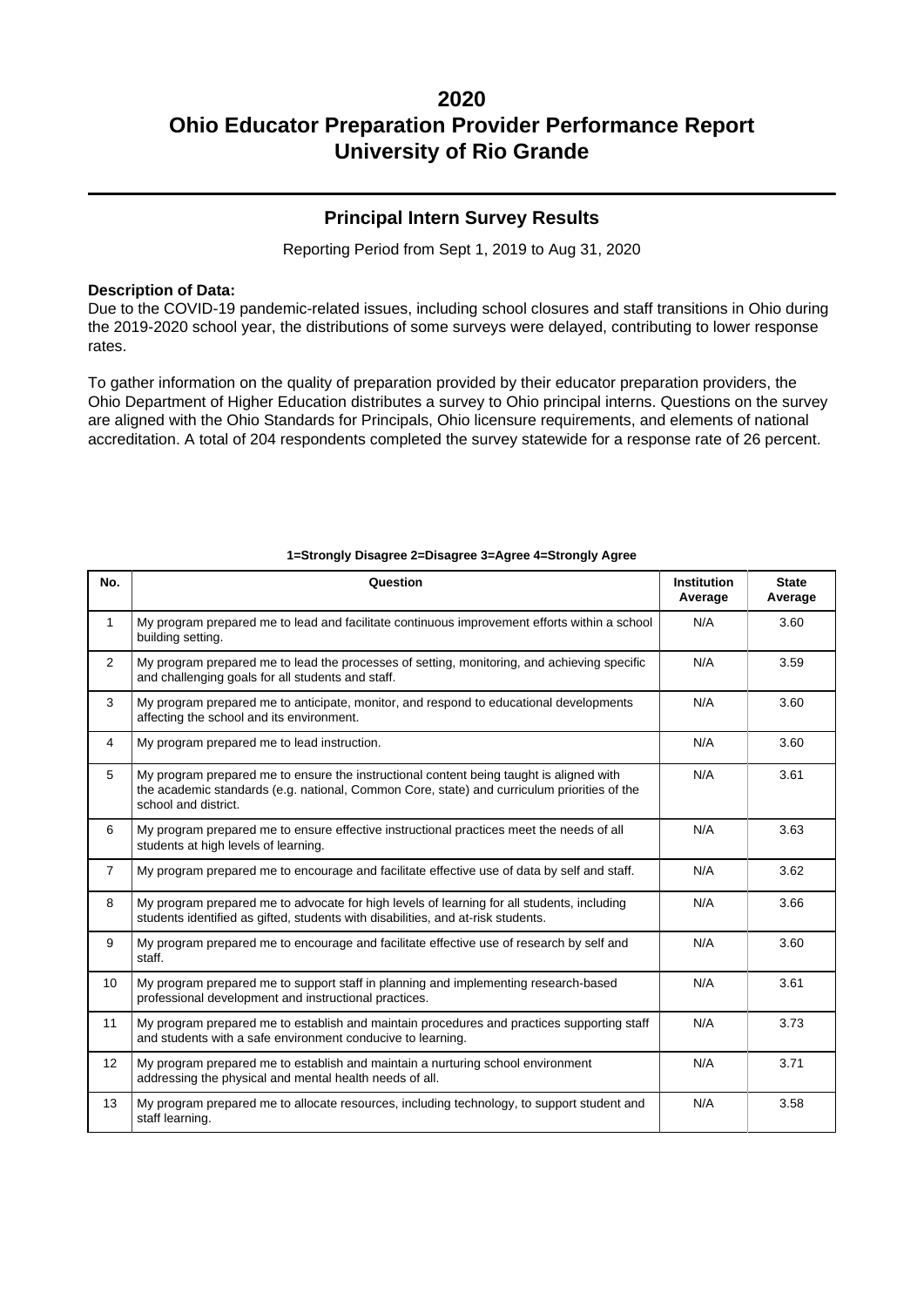| No. | Question                                                                                                                                                       | <b>Institution</b><br>Average | <b>State</b><br>Average |
|-----|----------------------------------------------------------------------------------------------------------------------------------------------------------------|-------------------------------|-------------------------|
| 14  | My program prepared me to uphold and model professional ethics; local, state, and national<br>policies; and, legal codes of conduct                            | N/A                           | 3.74                    |
| 15  | My program prepared me to share leadership with staff, students, parents, and community<br>members.                                                            | N/A                           | 3.73                    |
| 16  | My program prepared me to establish effective working teams and developing structures for<br>collaboration between teachers and educational support personnel. | N/A                           | 3.71                    |
| 17  | My program prepared me to foster positive professional relationships among staff.                                                                              | N/A                           | 3.73                    |
| 18  | My program prepared me to support and advance the leadership capacity of educators.                                                                            | N/A                           | 3.68                    |
| 19  | My program prepared me to utilize good communication skills, both verbal and written, with all<br>stakeholder audiences.                                       | N/A                           | 3.72                    |
| 20  | My program prepared me to connect the school with the community through print and<br>electronic media.                                                         | N/A                           | 3.58                    |
| 21  | My program prepared me to involve parents and communities in improving student learning.                                                                       | N/A                           | 3.67                    |
| 22  | My program prepared me to use community resources to improve student learning.                                                                                 | N/A                           | 3.58                    |
| 23  | My program prepared me to establish expectations for using culturally responsive practices<br>that acknowledge and value diversity.                            | N/A                           | 3.65                    |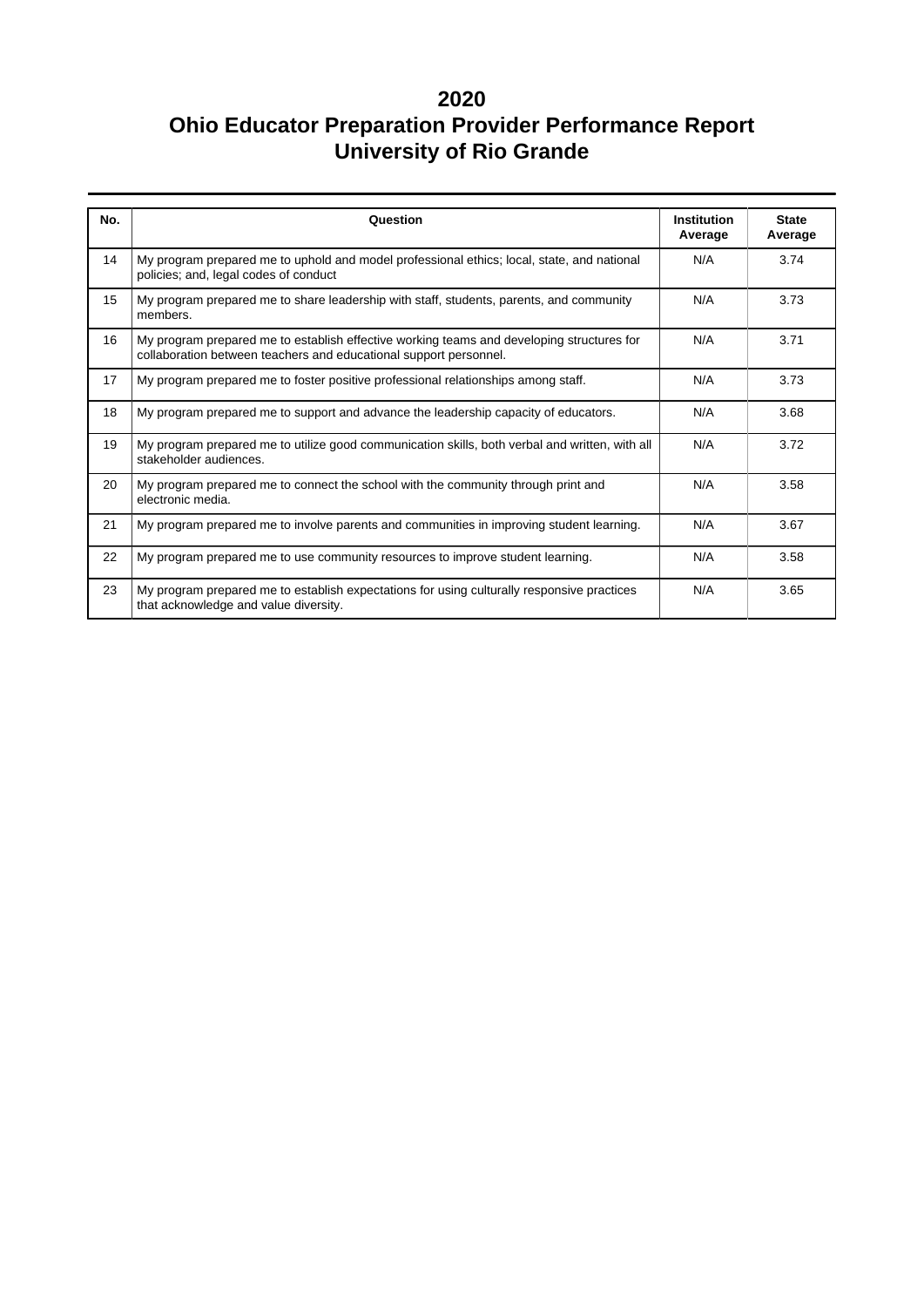### **Principal Internship Mentor Survey Results**

Reporting Period from Sept 1, 2019 to Aug 31, 2020

#### **Description of Data:**

Due to the COVID-19 pandemic-related issues, including school closures and staff transitions in Ohio during the 2019-2020 school year, the distributions of some surveys were delayed, contributing to lower response rates.

To gather information on the quality of preparation provided by educator preparation programs, the Ohio Department of Higher Education distributes a survey to individuals who serve as mentors to Ohio principal interns. Questions on the survey are aligned with the Ohio Standards for Principals, Ohio licensure requirements, and elements of national accreditation. A total of 70 respondents completed the survey statewide for a response rate of 12 percent.

| No.              | Question                                                                                                                                                                                                                                                                     | <b>Institution</b><br>Average | <b>State</b><br>Average |
|------------------|------------------------------------------------------------------------------------------------------------------------------------------------------------------------------------------------------------------------------------------------------------------------------|-------------------------------|-------------------------|
| $\mathbf{1}$     | The principal preparation program prepared the school leader candidate to understand<br>leading and facilitating continuous improvement efforts within a school building setting.                                                                                            | N/A                           | 3.36                    |
| $\overline{2}$   | The principal preparation program prepared the school leader candidate to understand<br>leading the process of setting, monitoring, and achieving specific and challenging goals for all<br>students and staff.                                                              | N/A                           | 3.30                    |
| 3                | The principal preparation program prepared the school leader candidate to understand<br>anticipating, monitoring, and responding to educational developments affecting the school and<br>its environment.                                                                    | N/A                           | 3.34                    |
| $\overline{4}$   | The principal preparation program prepared the school leader candidate to understand<br>ensuring the instructional content being taught is aligned with the academic standards (i.e.,<br>national, Common Core, state) and curriculum priorities of the school and district. | N/A                           | 3.40                    |
| 5                | The principal preparation program prepared the school leader candidate to understand<br>ensuring effective instructional practices that meet the needs of all students at high levels of<br>learning.                                                                        | N/A                           | 3.40                    |
| 6                | The principal preparation program prepared the school leader candidate to understand<br>advocating for high levels of learning for all students, including students identified as gifted,<br>students with disabilities and at-risk students.                                | N/A                           | 3.45                    |
| $\overline{7}$   | The principal preparation program prepared the school leader candidate to understand<br>encouraging and facilitating effective use of data by self and staff.                                                                                                                | N/A                           | 3.41                    |
| 8                | The principal preparation program prepared the school leader candidate to understand<br>encouraging and facilitating effective use of research by self and staff.                                                                                                            | N/A                           | 3.36                    |
| 9                | The principal preparation program prepared the school leader candidate to understand<br>supporting staff in planning and implementing research-based professional development.                                                                                               | N/A                           | 3.38                    |
| 10 <sup>10</sup> | The principal preparation program prepared the school leader candidate to understand<br>establishing and maintaining procedures and practices supporting staff and students with a<br>safe environment conducive to learning.                                                | N/A                           | 3.47                    |

#### **1=Strongly Disagree 2=Disagree 3=Agree 4=Strongly Agree**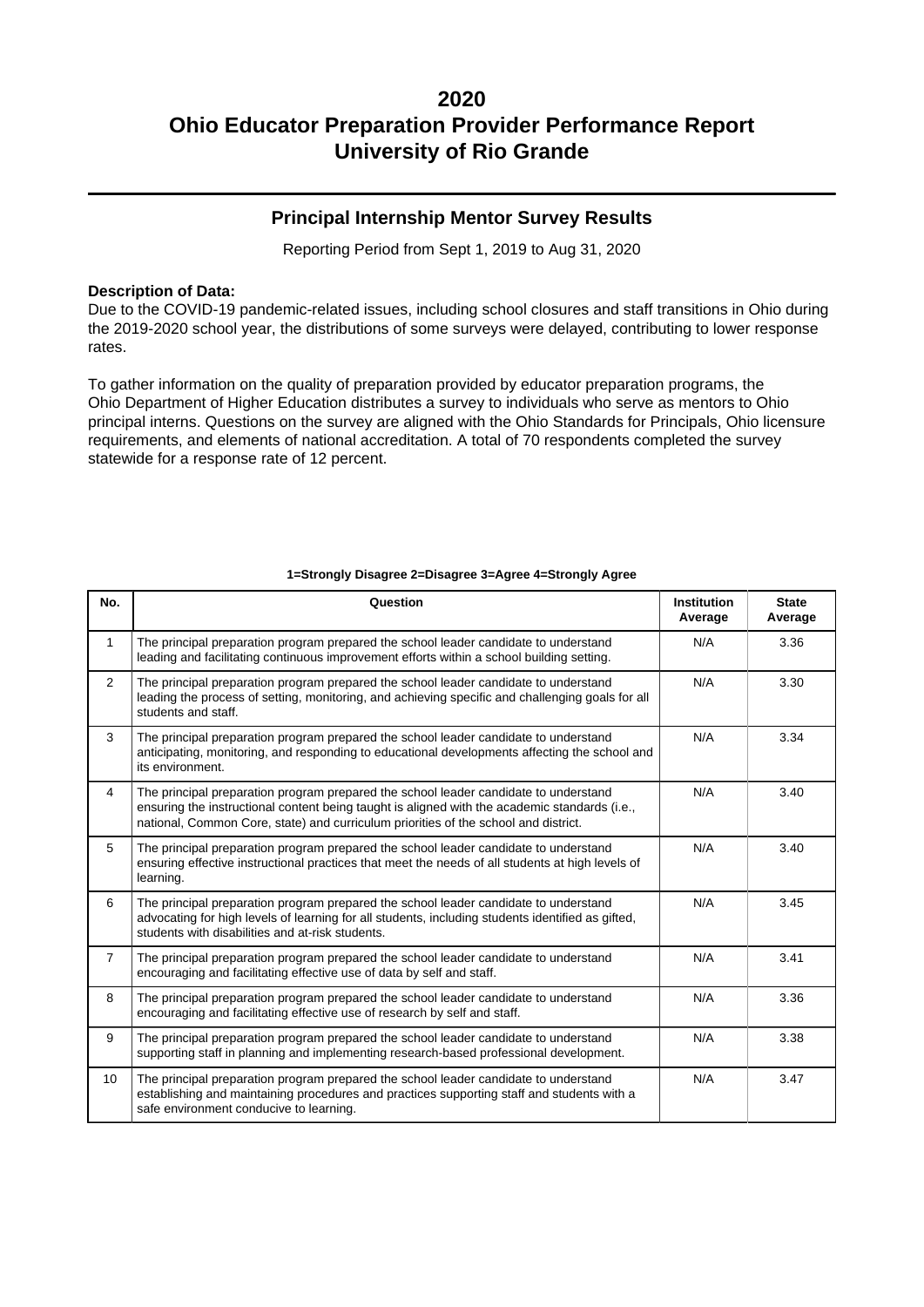| No.               | Question                                                                                                                                                                                                       | <b>Institution</b><br>Average | <b>State</b><br>Average |
|-------------------|----------------------------------------------------------------------------------------------------------------------------------------------------------------------------------------------------------------|-------------------------------|-------------------------|
| 11                | The principal preparation program prepared the school leader candidate to understand<br>establishing and maintaining a nurturing school environment addressing the physical and<br>mental health needs of all. | N/A                           | 3.37                    |
| $12 \overline{ }$ | The principal preparation program prepared the school leader candidate to understand<br>allocating resources, including technology, to support student and staff learning.                                     | N/A                           | 3.23                    |
| 13                | The principal preparation program prepared the school leader candidate to understand<br>upholding and modeling professional ethics; local, state, and national policies; and, legal<br>codes of conduct.       | N/A                           | 3.46                    |
| 14                | The principal preparation program prepared the school leader candidate to understand<br>connecting the school with the community through print and electronic media.                                           | N/A                           | 3.25                    |
| 15                | The principal preparation program prepared the school leader candidate to understand<br>involving parents and communities in improving student learning.                                                       | N/A                           | 3.29                    |
| 16                | The principal preparation program prepared the school leader candidate to understand using<br>community resources to improve student learning.                                                                 | N/A                           | 3.25                    |
| 17                | The principal preparation program prepared the school leader candidate to understand<br>establishing expectations for using culturally responsive practices that acknowledge and value<br>diversity.           | N/A                           | 3.26                    |
| 18                | The school leader candidate's preparation program provided me with training on how to<br>mentor the school leader candidate.                                                                                   | N/A                           | 2.67                    |
| 19                | I participated in and/or accessed the provided mentor training and/or materials.                                                                                                                               | N/A                           | 2.96                    |
| 20                | The training by the school leader's preparation program adequately prepared me to mentor<br>the school leader candidate.                                                                                       | N/A                           | 2.09                    |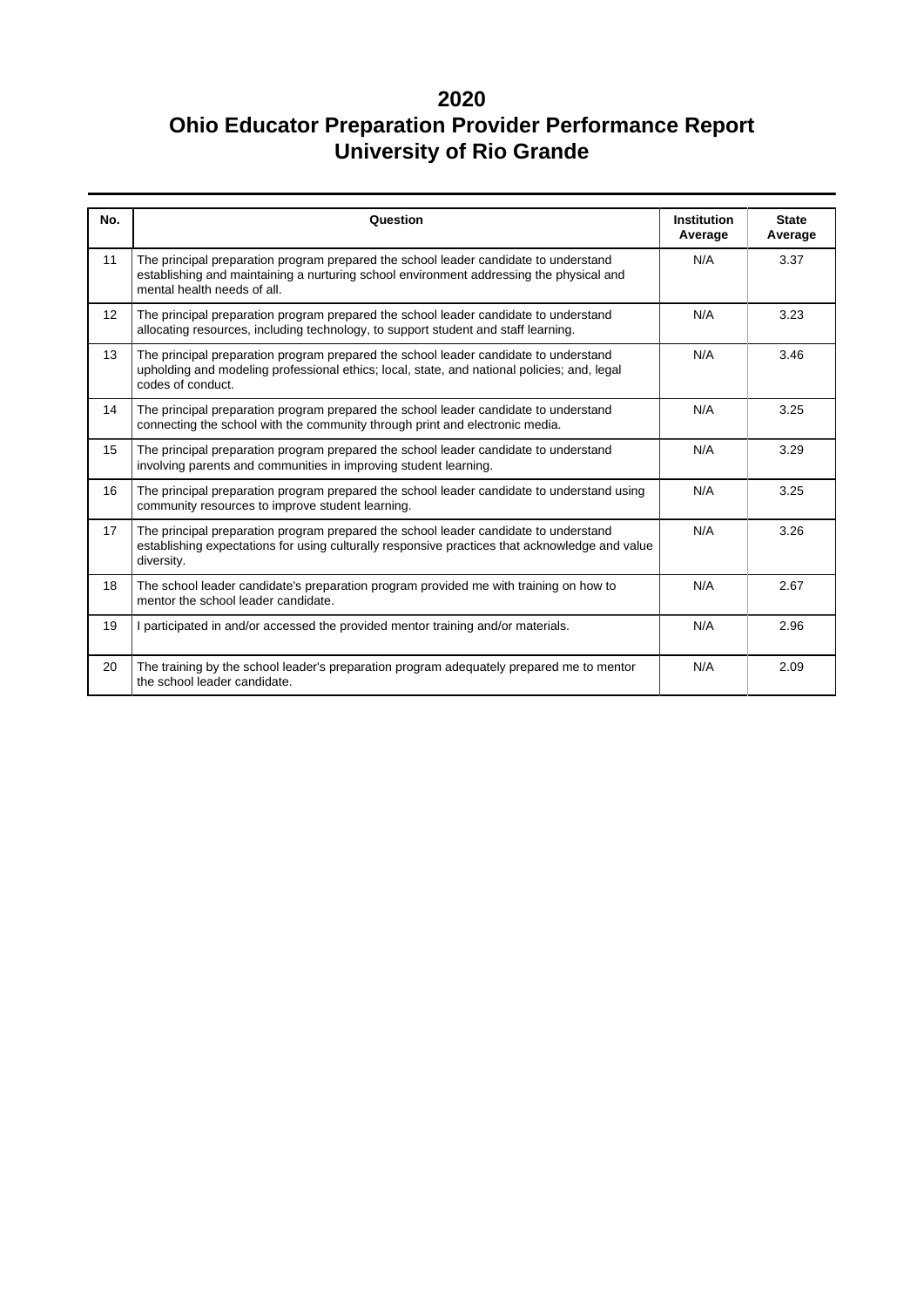### **National Accreditation Status**

Reporting Period from Sept 1, 2019 to Aug 31, 2020 (Data Source: Ohio Department of Higher Education)

#### **Description of Data:**

All educator preparation programs (EPPs) in Ohio are required to be accredited by either the National Council for Accreditation of Teacher Education (NCATE), the Teacher Education Accreditation Council (TEAC), or their successor agency, the Counciil for Accreditation of Educator Preparation (CAEP). Accreditation is a mechanism to ensure the quality of an institution and its programs. The accreditation of an institution and/or program helps employers evaluate the professional preparation of job applicants.

| <b>Accrediting Agency</b>     | <b>NCATE</b> |
|-------------------------------|--------------|
| Date of Last Review           | Apr-18       |
| <b>Accreditation Status  </b> | Accredited   |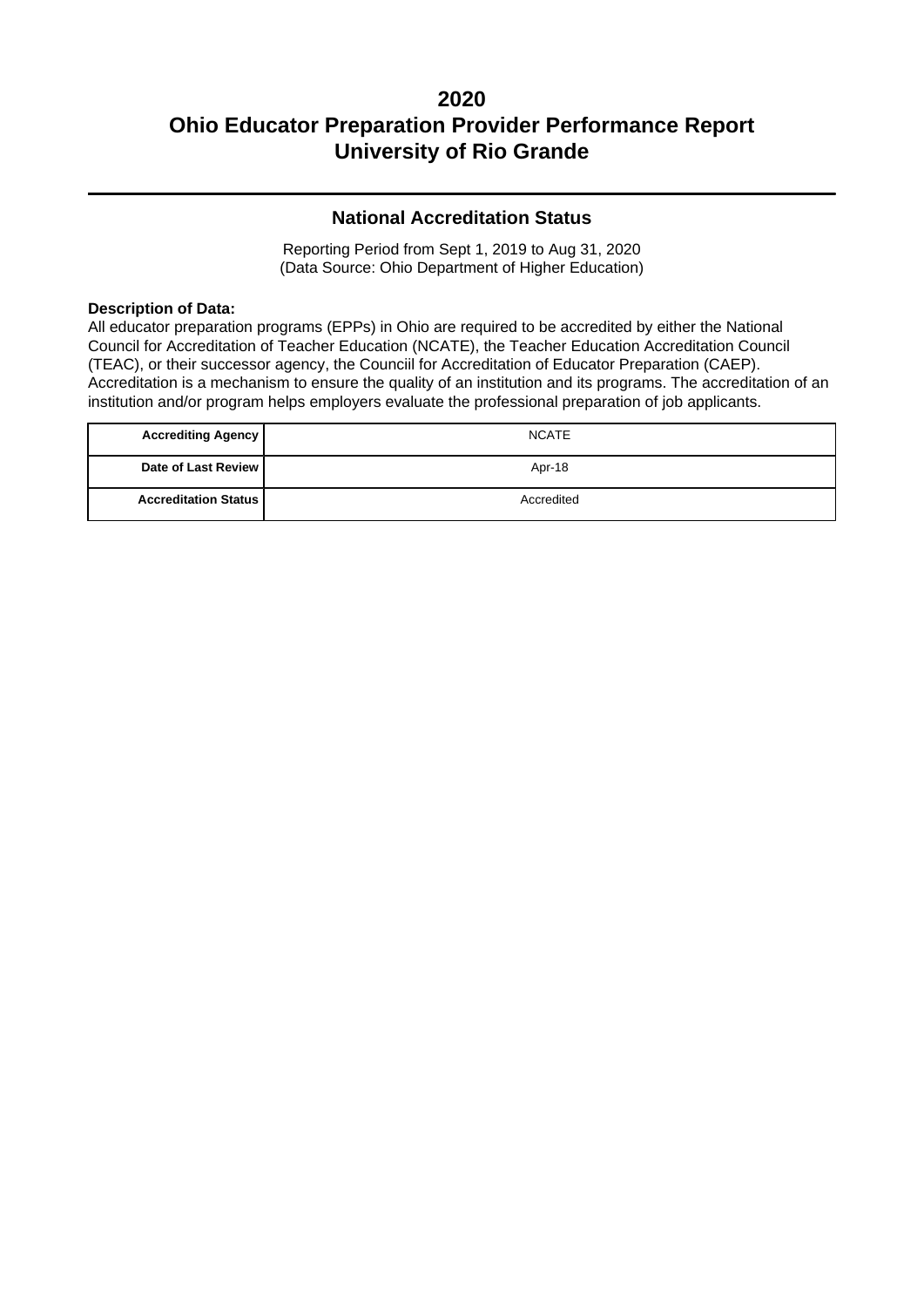### **Teacher Residency Program**

Reporting Period from Sept 1, 2019 to Aug 31, 2020 (Data Source: University of Rio Grande)

#### **Description of Data:**

The Resident Educator Program in Ohio encompasses a robust four-year teacher development system. The data below show the persistence of Ohio Educator Preparation Provider graduates through the program.

Data from this table capture a year-to-year snapshot of the persistence of Ohio Educator Preparation Provider graduates through the program. Corrections to prior year reporting may be captured in the current year's reporting. Data used to create this "snapshot" table are sourced not only from the current year's resident educator completion data results, but also prior year results because a Resident Educator may fail to complete all the program year requirements within the same academic year.

Some of the scenarios addressed in the design of the table are as follows:

1. A normal scenario, where a student is reported each year and is listed as completed. In this case, we include them in only the Entering/Persisting counts for the current year.

2. A scenario where a student is reported as entering one year, but not as completed, but then reported the following year as completing the previous year and current year. In this case, we include them in the Persisting count for the previous year, but not the Entering count. We also include them in the Entering and Persisting counts for the current year.

3. A scenario where a student is not reported one year, but reported with records for the previous year and the current year the following year (both as completed). In this scenario, we include them in both the Entering and Persisting counts for both years.

4. A scenario involving a registration fluke where a student completes Year 1 of the RE program with an issued RE license, but not an effective or valid license until the following school year. For example, a teacher has all the qualifications for a full license, but completed Year 1 under a sub license (in which the work is counted) and Year 2 under a RE license.

| <b>Initial</b><br>Licensure<br><b>Effective</b><br>Year | <b>Residency Year 1</b> |    |            |                 | <b>Residency Year 2</b> |        |          | <b>Residency Year 3</b> |      |          | <b>Residency Year 4</b> |      |
|---------------------------------------------------------|-------------------------|----|------------|-----------------|-------------------------|--------|----------|-------------------------|------|----------|-------------------------|------|
|                                                         | Entering                |    | Persisting | <b>Entering</b> | Persisting              |        | Entering | <b>Persisting</b>       |      | Entering | Completing              |      |
| 2016                                                    |                         |    | 100%       | $\overline{2}$  | 2                       | 100%   | 10       | 10                      | 100% | 9        | 9                       | 100% |
| 2017                                                    | $\overline{2}$          | 2  | 100%       | 3               | 4                       | 133.3% | 15       | 15                      | 100% | N/A      | N/A                     | N/A  |
| 2018                                                    | 7                       | 7  | 100%       | 12              | 12                      | 100%   | N/A      | N/A                     | N/A  | N/A      | N/A                     | N/A  |
| 2019                                                    | 13                      | 13 | 100%       | N/A             | N/A                     | N/A    | N/A      | N/A                     | N/A  | N/A      | N/A                     | N/A  |

#### **Ohio EPP Program Completers Persisting in the State Resident Educator Program who were Prepared at University of Rio Grande**